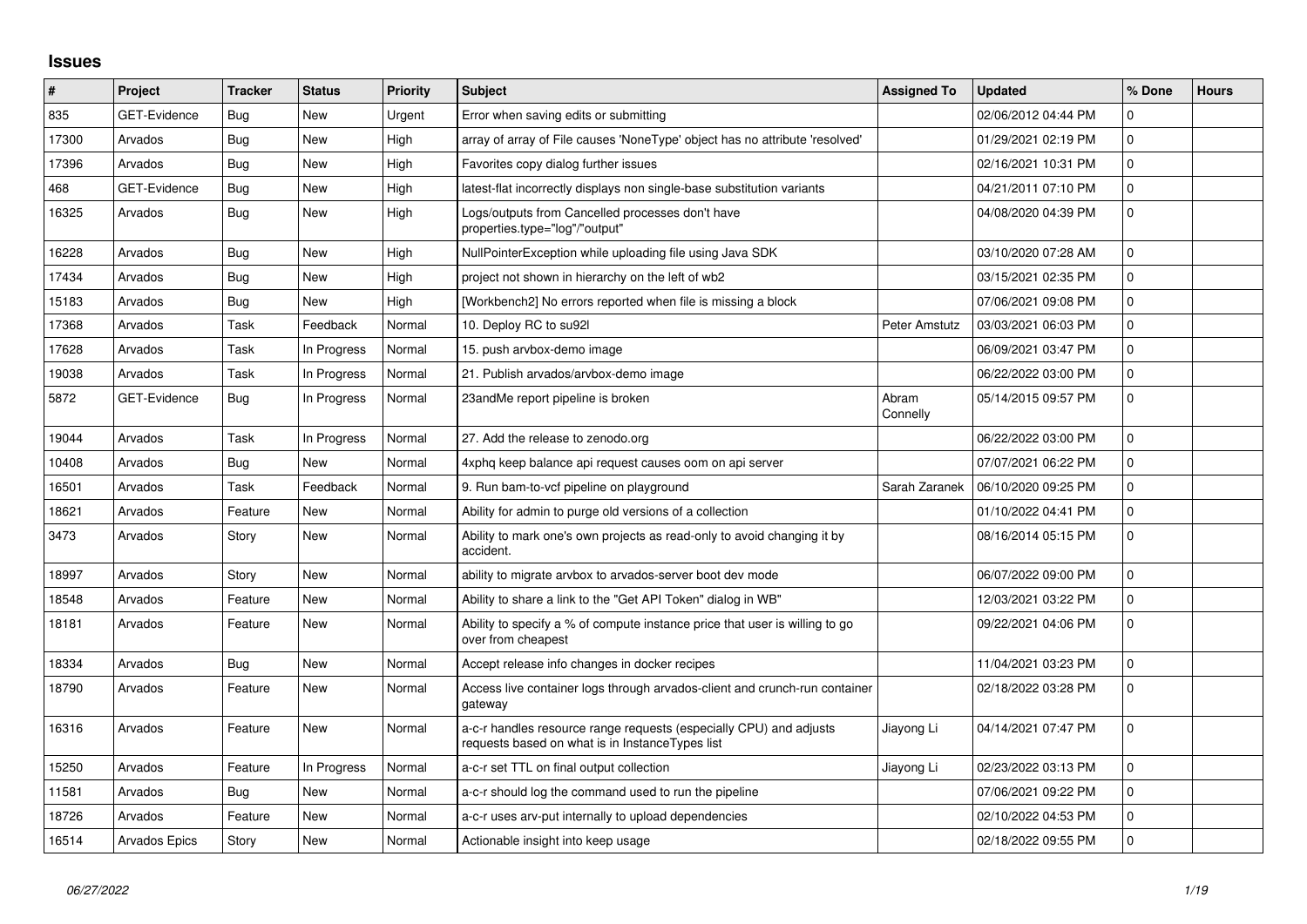| $\sharp$ | Project             | Tracker    | <b>Status</b> | <b>Priority</b> | <b>Subject</b>                                                                                                                                | <b>Assigned To</b> | <b>Updated</b>      | % Done      | <b>Hours</b> |
|----------|---------------------|------------|---------------|-----------------|-----------------------------------------------------------------------------------------------------------------------------------------------|--------------------|---------------------|-------------|--------------|
| 12178    | Arvados             | <b>Bug</b> | New           | Normal          | Activating an account (setting is_active from false to true) does not email<br>the new user                                                   |                    | 07/06/2021 09:11 PM | $\Omega$    |              |
| 18345    | Arvados             | <b>Bug</b> | New           | Normal          | Activity script crash                                                                                                                         |                    | 11/23/2021 09:13 PM | $\mathbf 0$ |              |
| 17185    | Arvados             | Feature    | New           | Normal          | [adc] add broken node metrics                                                                                                                 | Tom Clegg          | 04/28/2021 01:37 PM | $\mathbf 0$ |              |
| 16843    | Arvados             | Feature    | New           | Normal          | [a-d-c] admin cli                                                                                                                             |                    | 07/06/2021 09:08 PM | $\mathbf 0$ |              |
| 18101    | Arvados             | <b>Bug</b> | New           | Normal          | [a-d-c] [AWS] add option to spin up (spot) instances in more/all availability<br>zones in the region                                          |                    | 09/03/2021 08:16 PM | $\mathbf 0$ |              |
| 15051    | Arvados             | Feature    | New           | Normal          | [a-d-c] EC2 driver supports AssumeRole                                                                                                        |                    | 07/06/2021 09:25 PM | $\mathbf 0$ |              |
| 16738    | Arvados             | Feature    | New           | Normal          | [a-d-c] introduce concept of "quota partition"                                                                                                |                    | 07/06/2021 09:08 PM | $\Omega$    |              |
| 18114    | Arvados             | <b>Bug</b> | New           | Normal          | [a-d-c] slow down retries when CreateInstance returns<br>non-quota/non-throttle errors                                                        |                    | 09/07/2021 06:11 PM | $\mathbf 0$ |              |
| 18161    | Arvados             | <b>Bug</b> | New           | Normal          | [a-d-c] the arvados_dispatchcloud_queue_entries prometheus metric<br>should report actual instance types                                      |                    | 09/16/2021 04:41 PM | $\mathbf 0$ |              |
| 17775    | Arvados             | <b>Bug</b> | <b>New</b>    | Normal          | [a-d-c] the user should be able to see when preemptible nodes get shut<br>down and the running container requeued                             |                    | 12/14/2021 09:01 PM | $\mathbf 0$ |              |
| 17771    | Arvados             | <b>Bug</b> | <b>New</b>    | Normal          | [a-d-c] when a cluster supports preemptible nodes, there should be a knob<br>to allow the user to choose the use of preemptible nodes, or not |                    | 07/06/2021 09:08 PM | $\mathbf 0$ |              |
| 17780    | Arvados             | <b>Bug</b> | <b>New</b>    | Normal          | [a-d-c] when toggling UsePreemptibleInstances, existing containers that<br>are runnable generate lots of errors                               |                    | 07/06/2021 09:07 PM | $\Omega$    |              |
| 482      | GET-Evidence        | Feature    | New           | Normal          | add "affects self (hom or dominant)" checkbox (vs "affects offspring") on<br>result page                                                      | Tom Clegg          | 02/16/2011 02:57 PM | $\Omega$    |              |
| 3025     | Tapestry            | Feature    | New           | Normal          | Add an admin interface feature to export all enrolled users + shipping<br>address as a csv file.                                              |                    | 06/13/2014 08:36 PM | $\mathbf 0$ |              |
| 15783    | Arvados             | Story      | <b>New</b>    | Normal          | Add Arvados services go docs                                                                                                                  |                    | 07/06/2021 09:08 PM | $\mathbf 0$ |              |
| 13514    | Arvados             | Feature    | New           | Normal          | Add arvswitch to shell accounts by default                                                                                                    |                    | 04/22/2020 08:54 PM | $\mathbf 0$ |              |
| 10718    | Arvados             | Bug        | New           | Normal          | add a --user-script option to install-arvados-jobs-image                                                                                      |                    | 07/07/2021 06:21 PM | $\mathbf 0$ |              |
| 19058    | Arvados             | Support    | New           | Normal          | Add code scanning to jenkins pipeline                                                                                                         |                    | 04/27/2022 03:08 PM | $\mathbf 0$ |              |
| 516      | GET-Evidence        | Feature    | New           | Normal          | Add conservation track from ucsc                                                                                                              |                    | 02/17/2011 07:08 PM | $\Omega$    |              |
| 925      | <b>GET-Evidence</b> | Feature    | In Progress   | Normal          | Add EVS frequency data                                                                                                                        | Tom Clegg          | 05/16/2012 03:30 PM | $\mathbf 0$ |              |
| 17232    | Arvados             | Support    | New           | Normal          | add example of readRDS() to arvadosR help                                                                                                     |                    | 11/09/2021 07:58 PM | $\mathbf 0$ |              |
| 2231     | Tapestry            | Feature    | New           | Normal          | add flag to choose locale                                                                                                                     | Ward<br>Vandewege  | 02/26/2014 12:34 PM | $\mathbf 0$ |              |
| 8254     | Arvados             | <b>Bug</b> | New           | Normal          | Add Gantt chart for pipeline optimization                                                                                                     |                    | 07/07/2021 06:27 PM | $\mathbf 0$ |              |
| 9241     | GET-Evidence        | Feature    | New           | Normal          | Add "Genes for Good" support for genome report                                                                                                |                    | 05/19/2016 04:52 PM | $\pmb{0}$   |              |
| 6124     | Arvados             | Task       | New           | Normal          | Add "goal mode" infrastructure                                                                                                                | Tom Clegg          | 07/07/2021 06:29 PM | 0           |              |
| 696      | GET-Evidence        | Feature    | New           | Normal          | Add Google Search API                                                                                                                         |                    | 09/15/2011 01:53 PM | $\mathbf 0$ |              |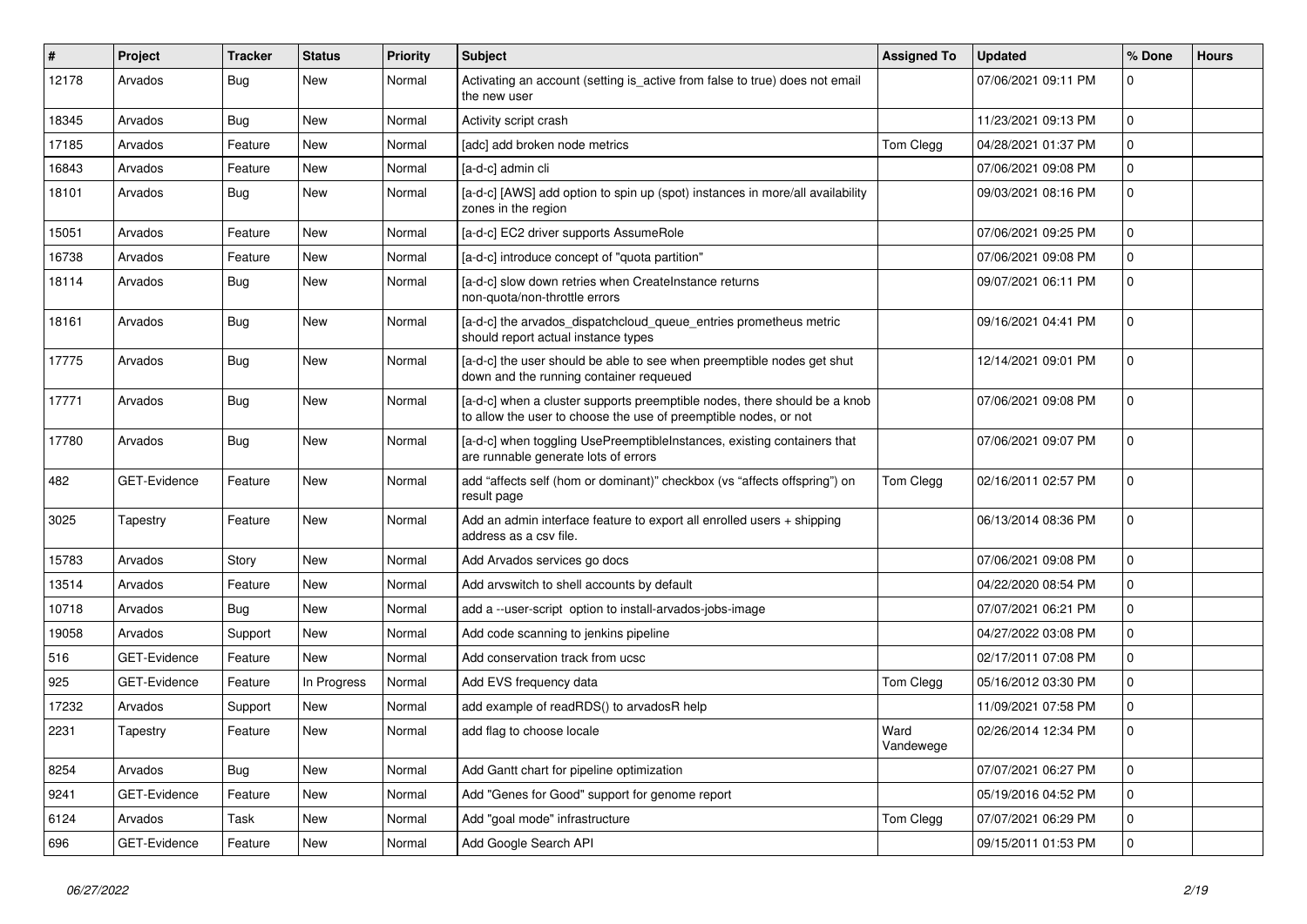| $\vert$ # | Project                | <b>Tracker</b> | <b>Status</b> | <b>Priority</b> | <b>Subject</b>                                                                              | <b>Assigned To</b> | Updated             | % Done      | <b>Hours</b> |
|-----------|------------------------|----------------|---------------|-----------------|---------------------------------------------------------------------------------------------|--------------------|---------------------|-------------|--------------|
| 5571      | Tapestry               | Feature        | New           | Normal          | Add hulD to 'aaData' entries in 'public_genetic_data.json' request                          |                    | 03/25/2015 09:47 PM | $\Omega$    |              |
| 10164     | Arvados                | Feature        | <b>New</b>    | Normal          | Additional Crunch job logging controls                                                      |                    | 07/07/2021 06:23 PM | $\mathbf 0$ |              |
| 18239     | Arvados                | Story          | New           | Normal          | Add Kubernetes testing to CI                                                                |                    | 11/09/2021 07:56 PM | 0           |              |
| 16561     | Arvados                | Story          | In Progress   | Normal          | Add "Listen" to Services config                                                             | Tom Clegg          | 06/24/2022 09:01 PM | 0           |              |
| 17148     | Arvados                | Feature        | New           | Normal          | add logging middleware to lib/cmd                                                           |                    | 06/07/2021 02:42 PM | 0           |              |
| 12978     | Arvados                | Feature        | New           | Normal          | Add method uuid() to collections                                                            |                    | 01/19/2018 04:10 PM | $\mathbf 0$ |              |
| 6143      | GET-Evidence           | Bug            | New           | Normal          | Add 'nofollow' to download links for report                                                 | Abram<br>Connelly  | 05/27/2015 08:21 PM | 0           |              |
| 1080      | GET-Evidence           | Feature        | New           | Normal          | Add non-reference variant counts to metadata                                                | Madeleine Ball     | 08/14/2012 05:28 PM | $\mathbf 0$ |              |
| 16782     | <b>Arvados Epics</b>   | Story          | New           | Normal          | Add-on module system                                                                        |                    | 02/18/2022 09:55 PM | 0           |              |
| 18501     | Arvados                | <b>Bug</b>     | New           | Normal          | Add option in ARV GUI to open link in new tab                                               |                    | 11/30/2021 03:43 PM | 0           |              |
| 17674     | Arvados                | Bug            | New           | Normal          | add profiling infrastructure to Rails API server                                            |                    | 06/08/2021 05:53 PM | $\mathbf 0$ |              |
| 6257      | Tapestry               | Story          | In Progress   | Normal          | Add public facing database dump, cron job and Arvados upload                                | Abram<br>Connelly  | 07/07/2015 04:22 PM | 100         |              |
| 15425     | Arvados<br>Workbench 2 | Story          | New           | Normal          | Add "search all versions" checkbox to Search UI                                             |                    | 06/26/2019 05:54 PM | $\mathbf 0$ |              |
| 18197     | Arvados                | Feature        | New           | Normal          | add search option to input selection when running a workflow                                |                    | 09/27/2021 07:41 PM | $\mathbf 0$ |              |
| 17168     | Arvados                | Bug            | In Progress   | Normal          | Add some basic documentation about wb2 to user guide                                        | Sarah Zaranek      | 11/30/2020 09:28 PM | 0           |              |
| 714       | GET-Evidence           | Feature        | New           | Normal          | Add spam-control measures                                                                   |                    | 09/22/2011 06:59 PM | 0           |              |
| 1084      | GET-Evidence           | Feature        | New           | Normal          | Add support for deCODE data                                                                 | Madeleine Ball     | 08/16/2012 11:20 AM | 0           |              |
| 1085      | GET-Evidence           | Feature        | New           | Normal          | Add support for Family Tree DNA (FTDNA) data                                                | Madeleine Ball     | 08/16/2012 11:23 AM | 0           |              |
| 18970     | Arvados                | Feature        | New           | Normal          | Add support for publicly shared collections (anonymous user)                                |                    | 04/04/2022 03:17 PM | $\mathbf 0$ |              |
| 19162     | Arvados                | Task           | New           | Normal          | Add tests                                                                                   | Peter Amstutz      | 06/22/2022 03:09 PM | 0           |              |
| 15689     | Arvados                | Feature        | New           | Normal          | Add the ability to start arvbox with a specific arvados repo                                |                    | 10/04/2019 02:50 PM | 0           |              |
| 10354     | Arvados                | Story          | New           | Normal          | Add varchar_pattern_ops to all relevant PostgreSQL UUID indexes                             | Tom Morris         | 07/07/2021 06:22 PM | $\mathbf 0$ |              |
| 17274     | Arvados                | Story          | New           | Normal          | Add "viewer.commonwl.org" DNS alias                                                         | Peter Amstutz      | 02/24/2021 07:45 PM | 0           |              |
| 6412      | Tapestry               | Bug            | New           | Normal          | Admin cannot use UserFilesController#reprocess unless admin account is<br>marked "enrolled" |                    | 06/24/2015 08:16 PM | $\mathbf 0$ |              |
| 15347     | Arvados<br>Workbench 2 | Bug            | <b>New</b>    | Normal          | [Admin functionality] Admin cannot see another user's content inside the<br>trash           |                    | 02/12/2020 03:03 PM | 0           |              |
| 18499     | Arvados                | Bug            | New           | Normal          | Advanced Dialog on collections shows the manifest_text as null                              |                    | 11/30/2021 03:38 PM | $\mathbf 0$ |              |
| 18280     | Arvados                | <b>Bug</b>     | New           | Normal          | Advanced Search in ARV PROD GUI non-functional                                              |                    | 10/20/2021 04:46 PM | 0           |              |
| 18192     | Arvados                | Bug            | New           | Normal          | Advanced search is showing ROX IDs in the search field syntax instead of<br>clear values    |                    | 09/27/2021 07:13 PM | 0           |              |
| 19052     | Arvados                | <b>Bug</b>     | Feedback      | Normal          | Advanced search shows wrong value in owner column                                           | Daniel Kutyła      | 06/22/2022 03:05 PM | 100         |              |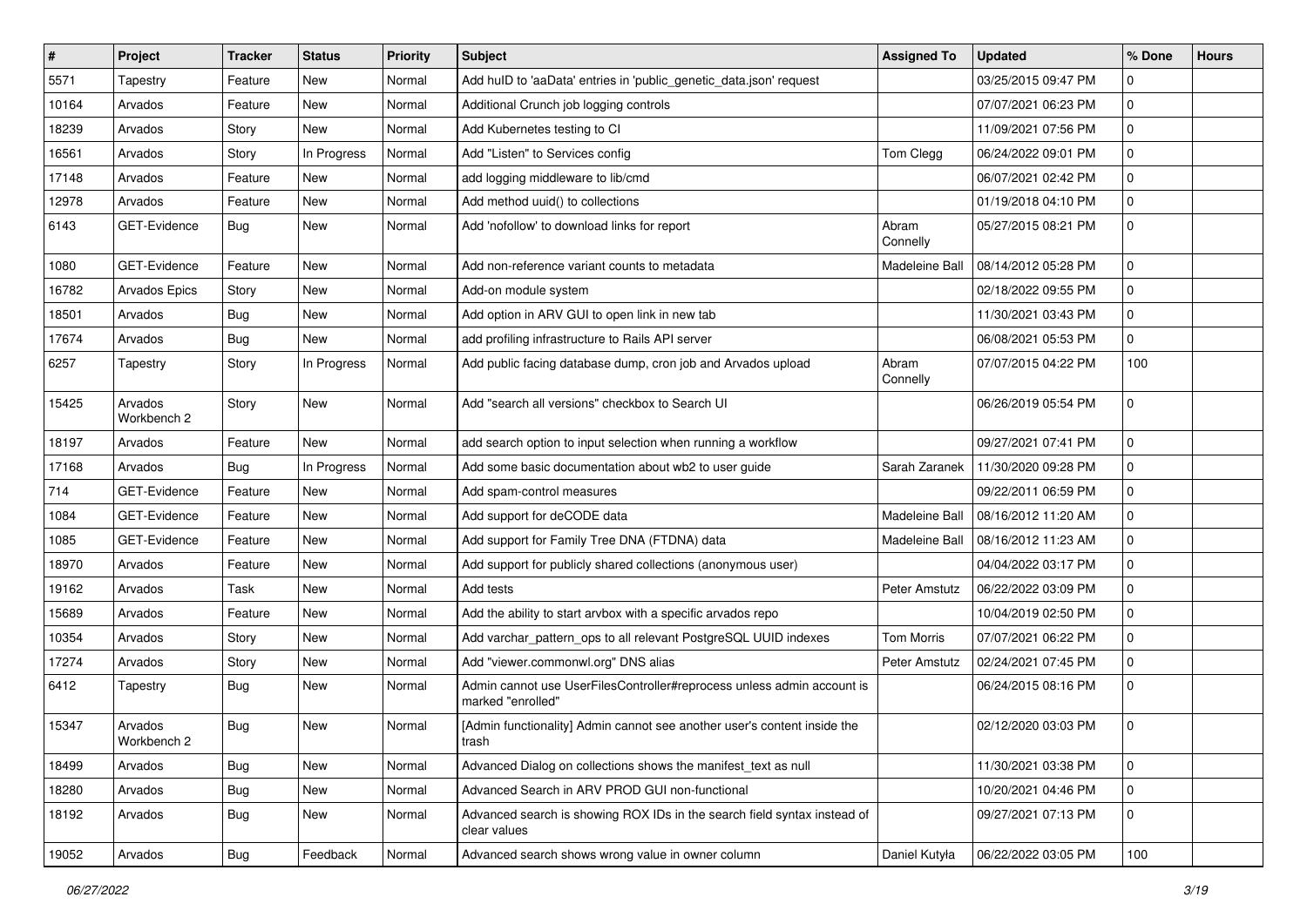| ∦     | Project      | <b>Tracker</b> | <b>Status</b> | <b>Priority</b> | <b>Subject</b>                                                                                                            | <b>Assigned To</b> | <b>Updated</b>      | % Done      | <b>Hours</b> |
|-------|--------------|----------------|---------------|-----------------|---------------------------------------------------------------------------------------------------------------------------|--------------------|---------------------|-------------|--------------|
| 18840 | Arvados      | Feature        | New           | Normal          | Algorithm to repack small files into larger blocks                                                                        |                    | 03/08/2022 03:15 PM | $\Omega$    |              |
| 495   | GET-Evidence | Bug            | <b>New</b>    | Normal          | Allele frequency missing for rs41281314                                                                                   | Tom Clegg          | 02/15/2011 03:17 PM | $\mathbf 0$ |              |
| 19196 | Arvados      | Feature        | New           | Normal          | Allow API select parameter to add/remove fields from the default set                                                      |                    | 06/14/2022 02:35 PM | $\mathbf 0$ |              |
| 5861  | Arvados      | Task           | New           | Normal          | Allow editing pipeline parameters in workbench                                                                            | Tom Clegg          | 02/14/2017 08:00 PM | $\mathbf 0$ |              |
| 488   | GET-Evidence | Feature        | New           | Normal          | Allow non-nsSNP variants                                                                                                  | Tom Clegg          | 02/16/2011 02:56 PM | $\mathbf 0$ |              |
| 17304 | Arvados      | Feature        | New           | Normal          | Allow setting properties on processes                                                                                     |                    | 01/29/2021 04:59 PM | $\Omega$    |              |
| 12239 | Arvados      | Story          | New           | Normal          | Allow templating of the collection sharing web page                                                                       |                    | 07/06/2021 09:18 PM | $\mathbf 0$ |              |
| 16563 | Arvados      | Feature        | New           | Normal          | All services support TLS directly                                                                                         |                    | 06/24/2020 06:56 PM | $\mathbf 0$ |              |
| 14622 | GET-Evidence | Bug            | New           | Normal          | Annotate I7g CWL pipeline                                                                                                 | Ben Carr           | 12/17/2018 02:15 PM | $\mathbf 0$ |              |
| 7300  | Lightning    | Story          | <b>New</b>    | Normal          | Annotate Tiling 1.0 public library                                                                                        |                    | 05/15/2019 06:12 PM | $\mathbf 0$ |              |
| 7695  | Arvados      | <b>Bug</b>     | New           | Normal          | [API] Accept collection UUID as a job's docker image constraint                                                           |                    | 07/07/2021 06:27 PM | $\mathbf 0$ |              |
| 15320 | Arvados      | Feature        | New           | Normal          | [API] add integration test for new user signup                                                                            |                    | 07/06/2021 09:08 PM | $\mathbf 0$ |              |
| 7141  | Arvados      | <b>Bug</b>     | New           | Normal          | [API] Advertise anonymous token in discovery document                                                                     |                    | 07/07/2021 06:28 PM | 0           |              |
| 4650  | Arvados      | Feature        | New           | Normal          | [API] API method and CLI shortcut for refreshing the signatures on some<br>block locators (without creating a collection) |                    | 07/07/2021 06:35 PM | $\mathbf 0$ |              |
| 4175  | Arvados      | <b>Bug</b>     | New           | Normal          | [API] API method and interface to check if a bugfix is deployed on a cluster                                              |                    | 07/07/2021 06:36 PM | $\mathbf 0$ |              |
| 4288  | Arvados      | Bug            | New           | Normal          | [API] api server docker_images endpoint                                                                                   |                    | 07/07/2021 06:35 PM | $\mathbf 0$ |              |
| 4919  | Arvados      | Story          | New           | Normal          | [API] Arvados clients can use standard OAuth2 protocol instead of custom<br>token handling mechanism                      |                    | 07/07/2021 06:31 PM | $\mathbf 0$ |              |
| 10767 | Arvados      | Feature        | New           | Normal          | [API] [arvados-ws] remove all websockets and puma related code from the<br>api server codebase                            |                    | 07/06/2021 09:11 PM | $\Omega$    |              |
| 11260 | Arvados      | Bug            | New           | Normal          | [API] "arv group contents" produces a 404 error (seems to POST instead<br>of GET?)                                        |                    | 07/06/2021 09:24 PM | $\Omega$    |              |
| 4273  | Arvados      | Bug            | New           | Normal          | [API] as admin user, permission denied canceling a job (started by another<br>user)                                       |                    | 07/07/2021 06:35 PM | $\mathbf 0$ |              |
| 9262  | Arvados      | Feature        | <b>New</b>    | Normal          | [API] Associate admin privileges with token instead of user account                                                       |                    | 01/15/2020 09:03 PM | $\mathbf 0$ |              |
| 14405 | Arvados      | <b>Bug</b>     | New           | Normal          | [API] Avoid long-running transactions when sweeping trashed objects                                                       |                    | 07/06/2021 09:09 PM | $\mathbf 0$ |              |
| 8346  | Arvados      | <b>Bug</b>     | New           | Normal          | [API] Bad compute node address detection on private networks                                                              |                    | 07/07/2021 06:27 PM | $\mathbf 0$ |              |
| 13766 | Arvados      | <b>Bug</b>     | In Progress   | Normal          | [API] bug in libyaml / Pysch used by API server to parse yaml                                                             | Peter Amstutz      | 07/06/2021 09:26 PM | 50          |              |
| 11531 | Arvados      | Bug            | New           | Normal          | [API] clean up stale/conflicting dns data from deleted node records                                                       |                    | 07/06/2021 09:23 PM | 0           |              |
| 3162  | Arvados      | Feature        | New           | Normal          | [API] Client can request signed locators for specific blobs from API server                                               |                    | 07/07/2014 11:42 AM | $\mathbf 0$ |              |
| 18205 | Arvados      | Feature        | New           | Normal          | [api] [cloud] add live compute instance price to container record                                                         |                    | 06/15/2022 02:45 PM | 0           |              |
| 14016 | Arvados      | Feature        | New           | Normal          | [API] Container request can provide existing collection UUID that will<br>accept CR output                                |                    | 07/06/2021 09:09 PM | 0           |              |
| 15582 | Arvados      | Feature        | New           | Normal          | [API] [Controller] Per-user client login permissions                                                                      |                    | 08/21/2019 05:40 PM | 0           |              |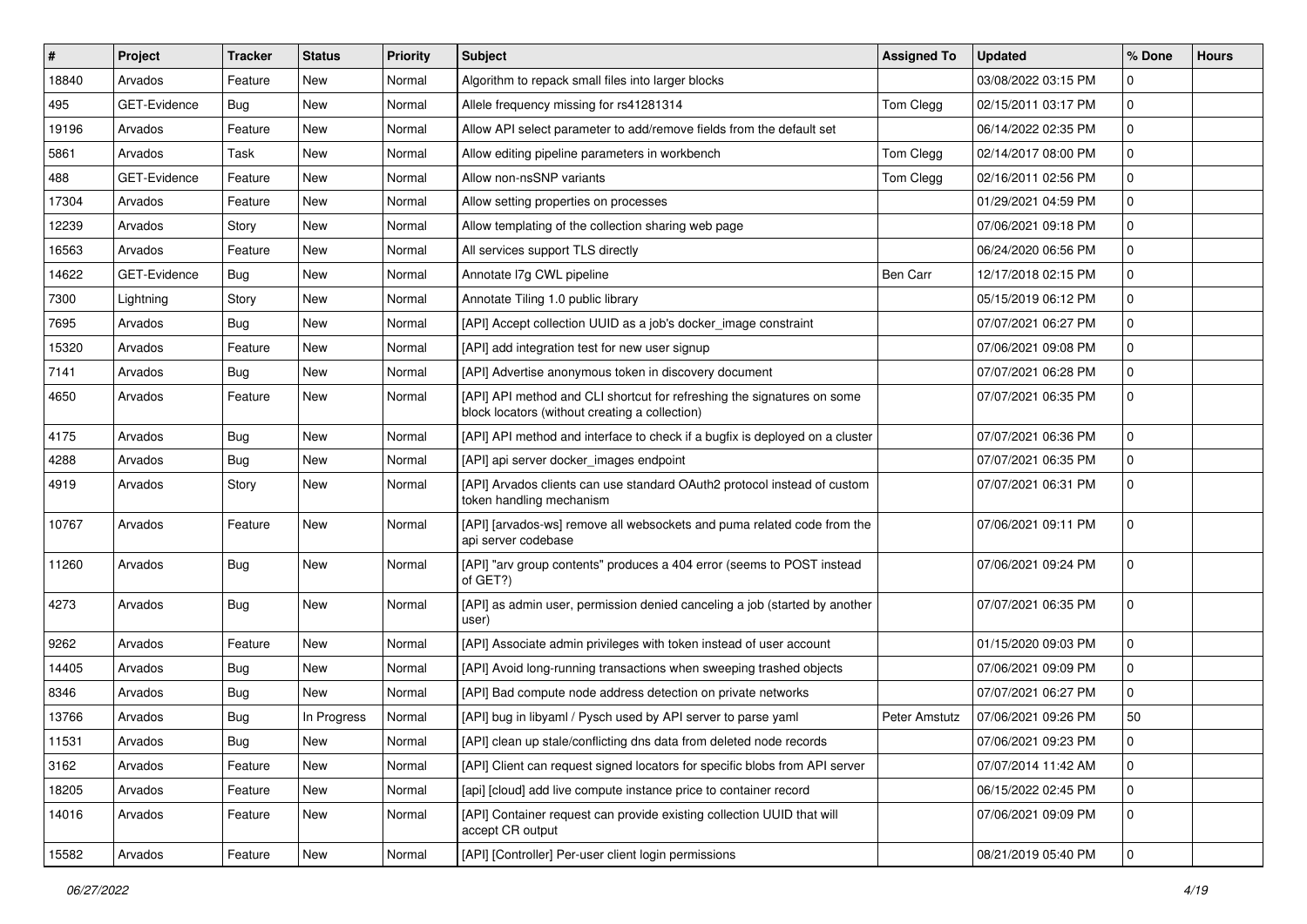| $\#$  | Project   | <b>Tracker</b> | <b>Status</b> | <b>Priority</b> | <b>Subject</b>                                                                                                  | <b>Assigned To</b> | <b>Updated</b>      | % Done       | <b>Hours</b> |
|-------|-----------|----------------|---------------|-----------------|-----------------------------------------------------------------------------------------------------------------|--------------------|---------------------|--------------|--------------|
| 18936 | Arvados   | <b>Bug</b>     | <b>New</b>    | Normal          | [api] [controller] remove reader_token support                                                                  |                    | 06/22/2022 02:56 PM | $\Omega$     |              |
| 17314 | Arvados   | <b>Bug</b>     | <b>New</b>    | Normal          | [API] [controller] [Workbench] 404 on foreign user UUID in admin interface                                      |                    | 07/06/2021 09:08 PM | $\mathbf 0$  |              |
| 11153 | Arvados   | Feature        | New           | Normal          | [API] create_token script should allow operator to provide token scopes<br>and opaque comment                   |                    | 07/07/2021 05:25 PM | $\mathbf 0$  |              |
| 5906  | Arvados   | Bug            | <b>New</b>    | Normal          | [API] crunch-dispatch should mark a job failed when its repository cannot<br>be fetched                         |                    | 07/07/2021 06:29 PM | $\mathbf 0$  |              |
| 7312  | Arvados   | Bug            | New           | Normal          | [API] CSS+images missing on login_failure.html                                                                  |                    | 07/07/2021 06:28 PM | $\mathbf 0$  |              |
| 14070 | Arvados   | Bug            | New           | Normal          | API DB needs an index on collections name                                                                       |                    | 10/17/2018 04:21 PM | $\mathbf{0}$ |              |
| 15588 | Arvados   | Bug            | New           | Normal          | [API] "DefaultReplication: 0" should be an error                                                                |                    | 07/06/2021 09:12 PM | $\mathbf 0$  |              |
| 11582 | Arvados   | Feature        | New           | Normal          | [API] Delete old job/container logs in main server process, instead of rake<br>tasks invoked from cron jobs     |                    | 07/06/2021 09:22 PM | $\mathbf 0$  |              |
| 4767  | Arvados   | <b>Bug</b>     | New           | Normal          | [API] Discovery doc should fix its incorrect "list" method description to be<br>identical to "index"            |                    | 07/07/2021 06:31 PM | $\mathbf 0$  |              |
| 3817  | Arvados   | <b>Bug</b>     | <b>New</b>    | Normal          | [API] Discovery document schema does not include generated fields like<br>job dependencies                      |                    | 07/07/2021 06:36 PM | $\mathbf 0$  |              |
| 3818  | Arvados   | Feature        | New           | Normal          | [API] Discovery document schema should include whether field on<br>resource is writable or read-only.           |                    | 07/06/2021 09:27 PM | $\mathbf 0$  |              |
| 5335  | Lightning | Story          | <b>New</b>    | Normal          | [API] [Documentation] Specify how to find the variants in a gene                                                |                    | 05/15/2019 06:21 PM | $\mathbf 0$  |              |
| 6601  | Arvados   | Bug            | <b>New</b>    | Normal          | [API] Do not accept an empty SSH key as valid                                                                   |                    | 07/07/2021 06:29 PM | $\mathbf 0$  |              |
| 12510 | Arvados   | <b>Bug</b>     | New           | Normal          | [API] Don't create an index if it exists already. Will break install if we<br>manually added it,                |                    | 07/06/2021 09:16 PM | $\mathbf 0$  |              |
| 5781  | Arvados   | Story          | In Progress   | Normal          | [API] [DRAFT] Provide API methods for manipulating and combining<br>collections                                 |                    | 07/07/2021 06:30 PM | $\mathbf 0$  |              |
| 16250 | Arvados   | <b>Bug</b>     | <b>New</b>    | Normal          | API Endpoint not found when opening advanced menu of collection                                                 |                    | 03/13/2020 06:26 AM | $\mathbf{0}$ |              |
| 11547 | Arvados   | <b>Bug</b>     | New           | Normal          | [API] Excessive memory and time consumed by API and dispatch when<br>container fields (like "mounts") are large |                    | 07/06/2021 09:23 PM | $\mathbf 0$  |              |
| 9148  | Arvados   | Story          | New           | Normal          | [API] Finalize and document the collections/provenance and<br>collections/used_by API calls                     |                    | 07/07/2021 06:25 PM | $\mathbf 0$  |              |
| 12791 | Arvados   | Bug            | <b>New</b>    | Normal          | [API] fix race between arrival of trash time and next sweep                                                     |                    | 07/06/2021 09:11 PM | $\mathbf{0}$ |              |
| 11261 | Arvados   | Bug            | New           | Normal          | [API] full text search on pipeline_instances table is extremely slow (wrong<br>index?)                          |                    | 07/06/2021 09:24 PM | $\mathbf 0$  |              |
| 8565  | Arvados   | Story          | New           | Normal          | [API] Go code to connect to the API server database and make basic<br>sense of it                               |                    | 07/07/2021 06:25 PM | $\mathbf 0$  |              |
| 8566  | Arvados   | Story          | New           | Normal          | [API] Go code to implement the Arvados API permissions model                                                    |                    | 07/07/2021 06:25 PM | $\Omega$     |              |
| 17424 | Arvados   | Bug            | New           | Normal          | [API] group contents endpoint edge cases with filter on uuid                                                    |                    | 03/08/2021 08:48 PM | $\Omega$     |              |
| 13763 | Arvados   | <b>Bug</b>     | <b>New</b>    | Normal          | [API] groups#contents response should obey caller-provided order (not<br>sort on type first)                    |                    | 07/06/2021 09:10 PM | $\Omega$     |              |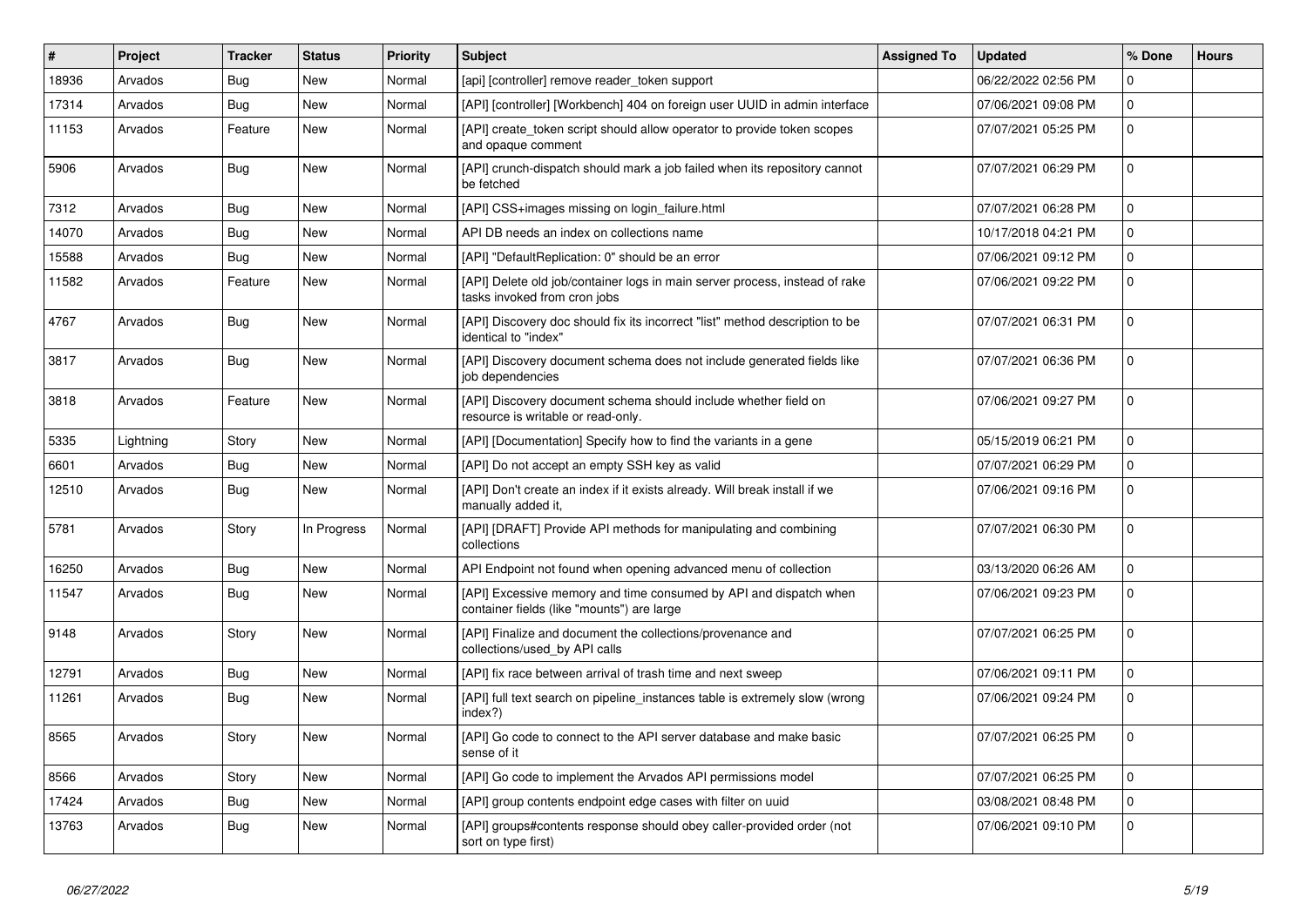| #     | Project   | <b>Tracker</b> | <b>Status</b> | <b>Priority</b> | <b>Subject</b>                                                                                                                                                   | <b>Assigned To</b> | <b>Updated</b>      | % Done      | <b>Hours</b> |
|-------|-----------|----------------|---------------|-----------------|------------------------------------------------------------------------------------------------------------------------------------------------------------------|--------------------|---------------------|-------------|--------------|
| 2679  | Arvados   | Story          | New           | Normal          | [API] If enabled by user via "preferences" checkbox in Workbench,<br>notification service sends email to owner when a workflow finishes, fails, or<br>is failing |                    | 07/06/2021 09:12 PM | $\Omega$    |              |
| 5331  | Lightning | Story          | <b>New</b>    | Normal          | [API] Implement filtering on API calls                                                                                                                           |                    | 05/15/2019 06:23 PM | $\Omega$    |              |
| 5334  | Lightning | Story          | <b>New</b>    | Normal          | [API] Implement GET /callsets/{callset-name}/gvcf API call                                                                                                       |                    | 05/15/2019 06:22 PM | $\mathbf 0$ |              |
| 5329  | Lightning | Story          | New           | Normal          | [API] Implement GET /callsets/{callset-name}/tile-variants                                                                                                       |                    | 05/15/2019 06:24 PM | $\mathbf 0$ |              |
| 5901  | Arvados   | Bug            | New           | Normal          | [API] Improve performance of large requests in parallel                                                                                                          |                    | 07/07/2021 06:29 PM | $\mathbf 0$ |              |
| 6642  | Arvados   | Story          | New           | Normal          | [API] Include a mechanism to automatically trust some clients                                                                                                    |                    | 07/07/2021 06:29 PM | $\mathbf 0$ |              |
| 10127 | Arvados   | Bug            | New           | Normal          | [API] In each request log entry, report time spent getting current<br>permission graph                                                                           |                    | 07/07/2021 06:23 PM | $\Omega$    |              |
| 7127  | Arvados   | Feature        | New           | Normal          | [API] Job log cleaner should not clean logs when the job's log is the empty<br>collection                                                                        |                    | 07/07/2021 06:28 PM | $\mathbf 0$ |              |
| 7621  | Arvados   | Story          | New           | Normal          | [API] Job model validates that the script exists in the repository at<br>script version                                                                          |                    | 07/07/2021 06:28 PM | $\Omega$    |              |
| 8638  | Arvados   | Bug            | New           | Normal          | [API] List queries using "distinct" option return incorrect number of<br>items_available                                                                         |                    | 07/07/2021 06:25 PM | $\mathbf 0$ |              |
| 4991  | Arvados   | <b>Bug</b>     | New           | Normal          | [API] Make user.send_profile_created_notification detect preference<br>changes better                                                                            |                    | 01/28/2015 06:59 PM | $\mathbf 0$ |              |
| 6922  | Arvados   | Bug            | New           | Normal          | [API] [Maybe] Update API server to support Git 1.7.2                                                                                                             |                    | 07/07/2021 06:28 PM | $\mathbf 0$ |              |
| 3976  | Arvados   | Bug            | New           | Normal          | [API] Non-admin users should see all nodes with crunch_worker_state<br>busy/idle, regardless of ping age.                                                        | <b>Tom Morris</b>  | 07/07/2021 06:36 PM | $\Omega$    |              |
| 13688 | Arvados   | Feature        | New           | Normal          | [API] optional asynchronous flag for create/update operations                                                                                                    |                    | 04/22/2020 09:08 PM | $\mathbf 0$ |              |
| 6240  | Arvados   | Bug            | New           | Normal          | [API] "order" params should be rejected or used (not silently ignored) even<br>when they reference columns missing from the "select" param                       |                    | 07/07/2021 06:29 PM | $\mathbf 0$ |              |
| 14200 | Arvados   | Feature        | New           | Normal          | [API] Reduce privilege exposure via API tokens in multi-cluster workflows                                                                                        |                    | 07/06/2021 09:09 PM | $\mathbf 0$ |              |
| 3622  | Arvados   | Bug            | New           | Normal          | [API] [refactor] Move system_group, system_user, etc to class methods in<br>Group and User                                                                       |                    | 07/06/2021 09:27 PM | $\Omega$    |              |
| 5840  | Arvados   | Feature        | New           | Normal          | [API] Relax repository name constraints to permit [-_.] -- ideally allow<br>anything github allows                                                               |                    | 07/07/2021 06:30 PM | $\Omega$    |              |
| 18862 | Arvados   | <b>Bug</b>     | New           | Normal          | [api] remove replay_job_log rake task                                                                                                                            |                    | 03/14/2022 03:43 PM | $\mathbf 0$ |              |
| 10405 | Arvados   | Story          | New           | Normal          | [API] Remove unimplemented fields from api client authorization                                                                                                  |                    | 07/07/2021 06:22 PM | $\mathbf 0$ |              |
| 18016 | Arvados   | Bug            | New           | Normal          | [api] remove unused last_used_at and last_used_by_ip_address columns<br>on api_client_authorizations table                                                       |                    | 08/12/2021 02:52 PM | $\Omega$    |              |
| 17953 | Arvados   | Story          | New           | Normal          | [api] Remove unused "node" object                                                                                                                                |                    | 11/23/2021 09:28 PM | $\mathbf 0$ |              |
| 18008 | Arvados   | <b>Bug</b>     | New           | Normal          | [api] reqid not always being recorded in the api server log                                                                                                      |                    | 08/11/2021 05:06 PM | $\mathbf 0$ |              |
| 15938 | Arvados   | <b>Bug</b>     | New           | Normal          | [API] requesting collections via POST with _method=GET returns one<br>result                                                                                     |                    | 12/17/2019 05:51 PM | $\mathbf 0$ |              |
| 13007 | Arvados   | Story          | New           | Normal          | [API] Review Postgres index usage                                                                                                                                |                    | 01/26/2018 05:04 PM | $\mathbf 0$ |              |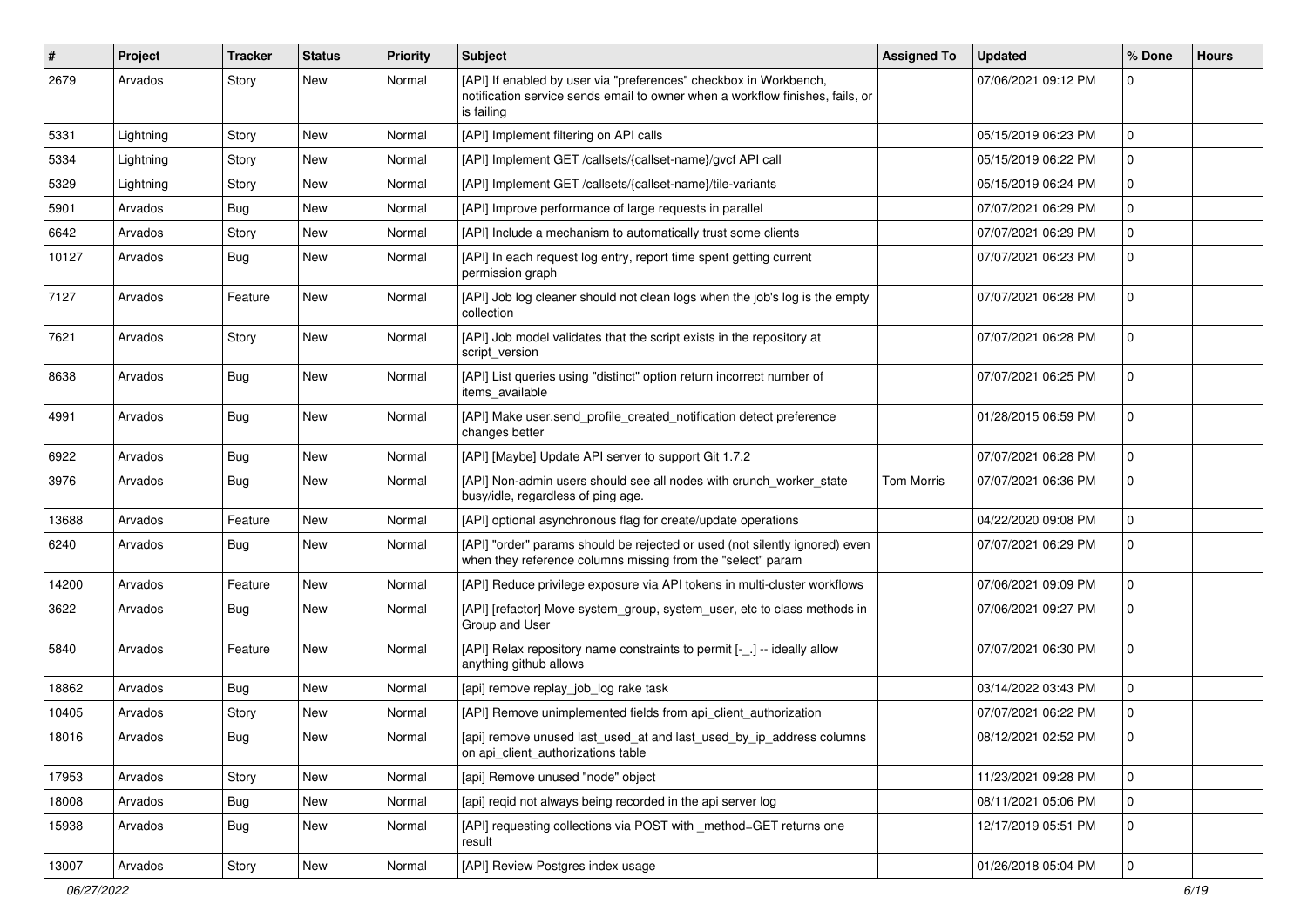| $\vert$ # | Project | <b>Tracker</b> | <b>Status</b> | <b>Priority</b> | Subject                                                                                                                                                                              | <b>Assigned To</b> | <b>Updated</b>      | % Done       | <b>Hours</b> |
|-----------|---------|----------------|---------------|-----------------|--------------------------------------------------------------------------------------------------------------------------------------------------------------------------------------|--------------------|---------------------|--------------|--------------|
| 4404      | Arvados | Feature        | New           | Normal          | [API] [SDKs] Include provenance information for uploaded Collections                                                                                                                 |                    | 07/07/2021 06:35 PM | $\Omega$     |              |
| 10849     | Arvados | Story          | New           | Normal          | [API] [SDKs] When client and server versions differ, the server must either<br>implement the API the client expects, or return an error.                                             |                    | 07/07/2021 06:21 PM | $\mathbf{0}$ |              |
| 14457     | Arvados | Feature        | New           | Normal          | [api] send e-mail notification to user when their arvados account is<br>activated                                                                                                    |                    | 07/06/2021 09:09 PM | $\Omega$     |              |
| 12244     | Arvados | Feature        | New           | Normal          | API server bulk transfers for keep-balance collection retrieval                                                                                                                      |                    | 09/13/2017 10:08 AM | $\Omega$     |              |
| 6772      | Arvados | <b>Bug</b>     | New           | Normal          | [API] Should not be necessary to host git repos on the same host as API<br>server                                                                                                    |                    | 07/07/2021 06:29 PM | $\mathbf 0$  |              |
| 7166      | Arvados | Bug            | New           | Normal          | [API] specifying an invalid filter should result in an error                                                                                                                         |                    | 07/07/2021 06:28 PM | $\mathbf{0}$ |              |
| 15918     | Arvados | Feature        | New           | Normal          | [API] Support GA4GH WES as a core API                                                                                                                                                |                    | 01/17/2020 02:28 PM | $\mathbf 0$  |              |
| 6992      | Arvados | Bug            | New           | Normal          | [API] Support numeric filter comparisons for numeric fields                                                                                                                          |                    | 07/07/2021 06:28 PM | $\Omega$     |              |
| 5960      | Arvados | Feature        | New           | Normal          | [API] Support transactional update of collections by multiple writers                                                                                                                |                    | 01/15/2020 07:46 PM | $\mathbf 0$  |              |
| 9150      | Arvados | Story          | New           | Normal          | [API] Synthetic collections include the "kind" field                                                                                                                                 |                    | 07/07/2021 06:25 PM | $\mathbf{0}$ |              |
| 16008     | Arvados | Feature        | New           | Normal          | API to query permissions (for use by 3rd party integrations)                                                                                                                         |                    | 01/13/2020 06:24 PM | $\Omega$     |              |
| 9143      | Arvados | Bug            | New           | Normal          | [API] Trying to update a collection by PDH raises a NoMethodError                                                                                                                    |                    | 07/07/2021 06:25 PM | $\Omega$     |              |
| 12349     | Arvados | Bug            | New           | Normal          | [API] Validate container requests "output_path must be in a writable<br>mount"                                                                                                       |                    | 09/27/2017 04:15 PM | $\mathbf{0}$ |              |
| 5738      | Arvados | <b>Bug</b>     | New           | Normal          | [API] Validate that selected columns are selectable, and return an error if<br>not                                                                                                   |                    | 07/06/2021 09:26 PM | $\mathbf{0}$ |              |
| 6076      | Arvados | <b>Bug</b>     | New           | Normal          | [API] walk api server installations and ensure modified_at for collections is<br>unique + ensure modified_at is enforced to be unique at the api level.                              |                    | 07/07/2021 06:29 PM | $\Omega$     |              |
| 11555     | Arvados | Feature        | <b>New</b>    | Normal          | [API] Webhook callbacks for server-to-server communication                                                                                                                           |                    | 07/06/2021 09:23 PM | $\Omega$     |              |
| 3037      | Arvados | <b>Bug</b>     | New           | Normal          | [API] websocket clients should not put API tokens in path or query string                                                                                                            |                    | 07/07/2021 06:36 PM | $\Omega$     |              |
| 5767      | Arvados | Feature        | New           | Normal          | [API] Websockets subscribe API should accept a start timestamp, so<br>clients don't have to miss any events logged between the given start time<br>and websocket connection success. |                    | 07/07/2021 06:30 PM | $\mathbf{0}$ |              |
| 5582      | Arvados | Feature        | New           | Normal          | [API] [Workbench] Add read-only ("locked") flag to projects                                                                                                                          |                    | 07/07/2021 06:30 PM | $\mathbf{0}$ |              |
| 7694      | Arvados | Feature        | New           | Normal          | [API] [Workbench] Check for nonexistent config params during rake<br>config:check                                                                                                    |                    | 07/07/2021 06:27 PM | $\Omega$     |              |
| 8195      | Arvados | <b>Bug</b>     | New           | Normal          | [API] [Workbench] config:check catches and reports YAML parsing errors                                                                                                               |                    | 07/07/2021 06:27 PM | $\mathbf 0$  |              |
| 11593     | Arvados | Bug            | New           | Normal          | [API] [Workbench] config option serve static assets to serve static files                                                                                                            |                    | 07/06/2021 09:22 PM | $\mathbf 0$  |              |
| 10594     | Arvados | Feature        | New           | Normal          | [API] [Workbench] Error out when unrecognized keys appear in config files                                                                                                            |                    | 07/07/2021 06:21 PM | $\pmb{0}$    |              |
| 6782      | Arvados | Feature        | New           | Normal          | [API] [Workbench] Generate debconf template from config yaml                                                                                                                         |                    | 07/07/2021 06:29 PM | $\mathbf 0$  |              |
| 6274      | Arvados | <b>Bug</b>     | New           | Normal          | [API] [Workbench] Home project should be a real object (group with<br>group_class="project"), not current_user.                                                                      |                    | 07/07/2021 06:29 PM | $\mathbf 0$  |              |
| 5624      | Arvados | Story          | New           | Normal          | [API] [Workbench] [Performance] Use object caching to improvement<br>performance (such as memcache).                                                                                 |                    | 07/07/2021 06:30 PM | $\Omega$     |              |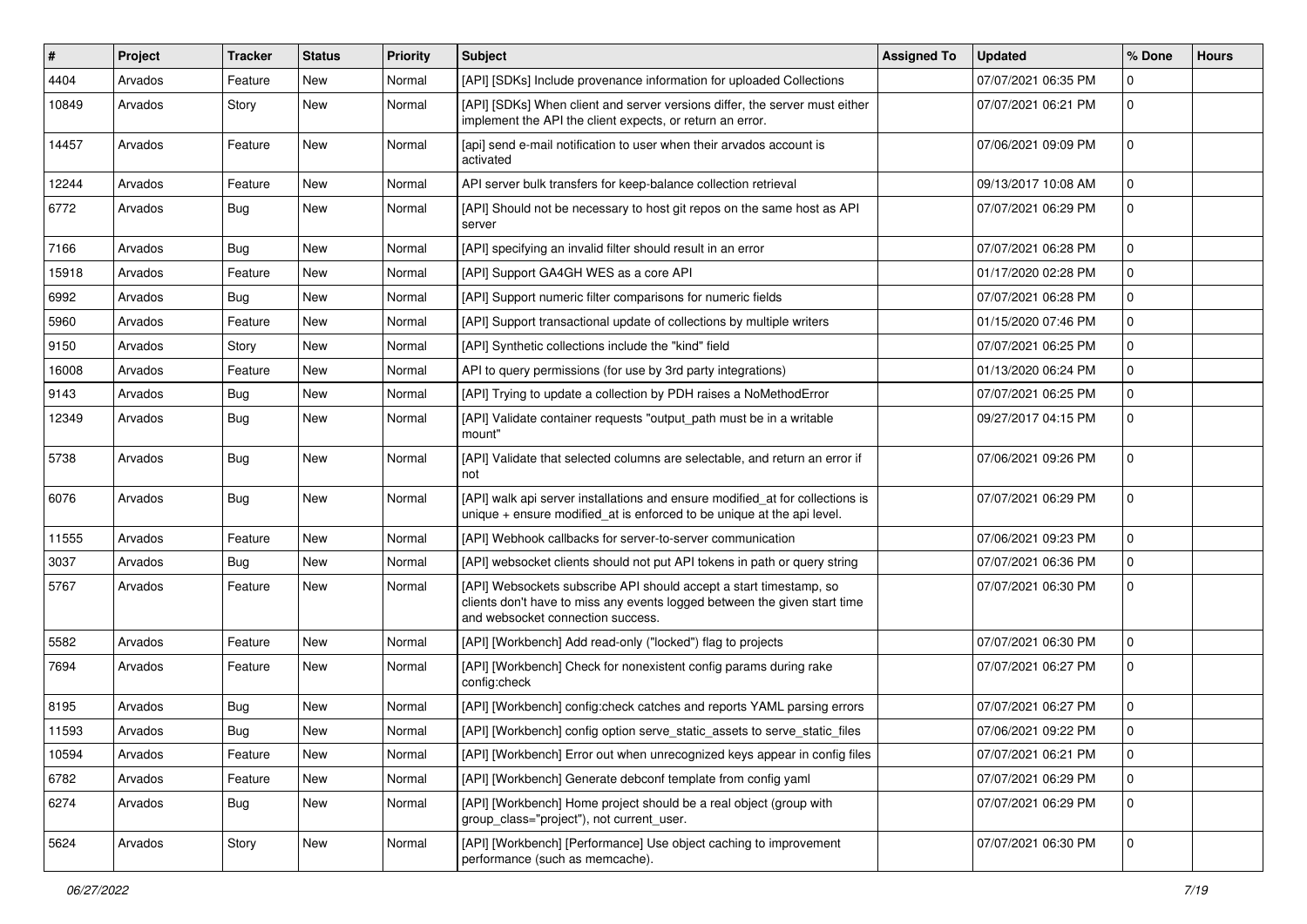| #     | Project       | <b>Tracker</b> | <b>Status</b> | <b>Priority</b> | <b>Subject</b>                                                                                                                                                                  | <b>Assigned To</b> | <b>Updated</b>      | % Done      | <b>Hours</b> |
|-------|---------------|----------------|---------------|-----------------|---------------------------------------------------------------------------------------------------------------------------------------------------------------------------------|--------------------|---------------------|-------------|--------------|
| 9425  | Arvados       | Story          | New           | Normal          | [API?/Workbench] Search for a link tag value returns linked objects                                                                                                             |                    | 07/06/2021 09:11 PM | $\mathbf 0$ |              |
| 11137 | Arvados       | <b>Bug</b>     | New           | Normal          | apt-get upgrade arvados-api-server on Ubuntu 12.04 did not update<br>crunch-job                                                                                                 |                    | 07/07/2021 05:25 PM | $\mathbf 0$ |              |
| 17472 | Arvados       | Story          | In Progress   | Normal          | Architecture for displaying container metrics in workbench                                                                                                                      | Tom Clegg          | 12/16/2021 04:29 PM | $\mathbf 0$ |              |
| 18564 | Arvados       | Feature        | New           | Normal          | [art] run jenkins release build steps with a set of parameters                                                                                                                  |                    | 06/08/2022 03:20 PM | $\mathbf 0$ |              |
| 15941 | Arvados Epics | Story          | In Progress   | Normal          | arvados-boot                                                                                                                                                                    |                    | 03/09/2022 06:04 PM | $\mathbf 0$ |              |
| 16656 | Arvados       | Bug            | New           | Normal          | Arvados bug (GUI): Favorites not displayed in ARV move function                                                                                                                 |                    | 07/30/2020 05:29 PM | $\mathbf 0$ |              |
| 10955 | Arvados       | Bug            | New           | Normal          | arvados-cli gem dependency error                                                                                                                                                |                    | 07/07/2021 05:26 PM | $\mathbf 0$ |              |
| 18500 | Arvados       | <b>Bug</b>     | New           | Normal          | Arvados CV for "Study Type" property not active                                                                                                                                 |                    | 11/30/2021 03:41 PM | $\mathbf 0$ |              |
| 12873 | Arvados       | Bug            | New           | Normal          | arvados-cwl-runner does not allow keep locators in command line input<br>arguments                                                                                              |                    | 02/12/2020 02:45 PM | $\mathbf 0$ |              |
| 10327 | Arvados       | Bug            | New           | Normal          | arvados-cwl-runner fails to find secondaryFiles                                                                                                                                 |                    | 07/07/2021 06:22 PM | $\mathbf 0$ |              |
| 14650 | Arvados       | <b>Bug</b>     | New           | Normal          | [arvados-cwl-runner] Inaccessible collection causes long traceback                                                                                                              |                    | 07/06/2021 09:09 PM | $\mathbf 0$ |              |
| 12903 | Arvados       | <b>Bug</b>     | New           | Normal          | arvados-cwl-runner only loads cwl \$import directives when run with<br>`--local`                                                                                                |                    | 02/28/2018 08:31 PM | $\mathbf 0$ |              |
| 15865 | Arvados       | Story          | New           | Normal          | [arvados-dispatch-cloud] Cumulative instance time and cost metrics                                                                                                              |                    | 04/28/2021 01:38 PM | $\mathbf 0$ |              |
| 17751 | Arvados       | Feature        | New           | Normal          | [arvados-dispatch-cloud] expose rate-limiting condition in metrics                                                                                                              | Nico César         | 06/02/2021 08:02 PM | $\mathbf 0$ |              |
| 15025 | Arvados       | Feature        | New           | Normal          | [arvados-dispatch-cloud] GCE driver (Google Compute Engine)                                                                                                                     |                    | 07/06/2021 09:09 PM | $\mathbf 0$ |              |
| 17561 | Arvados       | <b>Bug</b>     | New           | Normal          | [arvados-dispatch-cloud] inst.SetTags() and inst.Destroy() should respect<br>rate-limiting responses from cloud provider                                                        |                    | 06/02/2021 08:02 PM | $\mathbf 0$ |              |
| 18075 | Arvados       | Bug            | New           | Normal          | arvados-dispatch-cloud should respect Containers.MaxComputeVMs                                                                                                                  |                    | 08/30/2021 07:33 PM | $\mathbf 0$ |              |
| 18213 | Arvados       | Feature        | New           | Normal          | Arvados "display in new tab" shows outdated data                                                                                                                                |                    | 09/28/2021 07:28 PM | $\mathbf 0$ |              |
| 10552 | Arvados       | Bug            | New           | Normal          | arvados-git-httpd returns error '500' (Internal Server Error) when a request<br>is not authorized                                                                               |                    | 07/07/2021 06:21 PM | $\mathbf 0$ |              |
| 8707  | Tapestry      | Feature        | In Progress   | Normal          | Arvados job: download data from remote site into Keep                                                                                                                           | Tom Clegg          | 05/06/2019 05:04 PM | 100         |              |
| 7577  | Arvados       | Task           | New           | Normal          | arvados-jobs-java-bwa-samtools docker image python sdk is out of date                                                                                                           |                    | 10/19/2015 07:35 PM | $\mathbf 0$ |              |
| 16371 | Arvados       | <b>Bug</b>     | New           | Normal          | <arvadosmodel::unresolvablecontainererror: docker="" image<br="">"arvados/jobs" not found&gt; (req-3ni7i1prpb9v3ii8ux3b) [API: 422]</arvadosmodel::unresolvablecontainererror:> |                    | 04/25/2020 04:01 PM | $\mathbf 0$ |              |
| 17050 | Arvados Epics | Story          | In Progress   | Normal          | arvados.org 2.0                                                                                                                                                                 |                    | 04/07/2022 06:45 PM | $\mathbf 0$ |              |
| 17002 | Arvados Epics | Story          | In Progress   | Normal          | Arvados Overview Video (Big Picture Video)                                                                                                                                      |                    | 06/01/2022 02:20 PM | $\mathbf 0$ |              |
| 16120 | Arvados       | Feature        | New           | Normal          | [arvados-server] Add profiling flag to service components                                                                                                                       |                    | 02/04/2020 03:49 PM | $\mathbf 0$ |              |
| 18385 | Arvados       | <b>Bug</b>     | New           | Normal          | arvados-server config-dump   arvados-server config-check -config=-<br>spurious warnings                                                                                         |                    | 11/16/2021 09:06 PM | $\mathbf 0$ |              |
| 16552 | Arvados       | Story          | New           | Normal          | "arvados-server init" can get TLS certificates from Let's Encrypt                                                                                                               | Tom Clegg          | 11/05/2021 03:15 PM | $\mathbf 0$ |              |
| 18341 | Arvados       | Story          | New           | Normal          | "arvados-server init" can set up a single-node production cluster                                                                                                               |                    | 11/08/2021 02:39 PM | $\mathbf 0$ |              |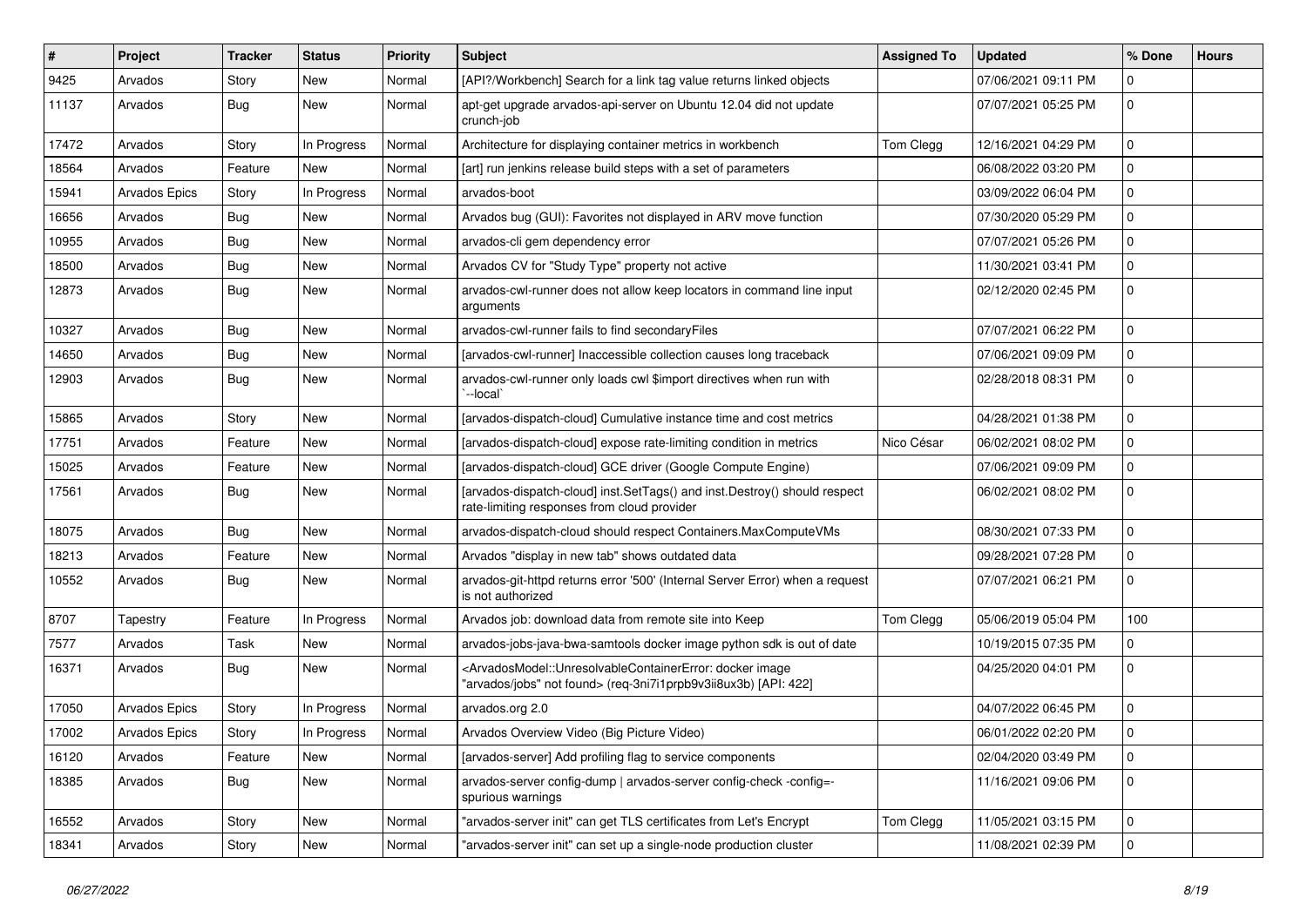| #     | Project | <b>Tracker</b> | <b>Status</b> | <b>Priority</b> | <b>Subject</b>                                                                                                                         | <b>Assigned To</b> | <b>Updated</b>      | % Done       | <b>Hours</b> |
|-------|---------|----------------|---------------|-----------------|----------------------------------------------------------------------------------------------------------------------------------------|--------------------|---------------------|--------------|--------------|
| 18338 | Arvados | Story          | <b>New</b>    | Normal          | "arvados-server init" can use a local root CA to sign certificates                                                                     |                    | 11/05/2021 03:27 PM | $\Omega$     |              |
| 19150 | Arvados | Feature        | <b>New</b>    | Normal          | arvados-server install -type=test -test-suite-user=X` should add user X to<br>docker and fuse groups                                   |                    | 05/20/2022 05:53 PM | $\Omega$     |              |
| 17052 | Arvados | Bug            | In Progress   | Normal          | arvados-server replaces run test services.py                                                                                           |                    | 10/28/2020 04:37 PM | $\mathbf{0}$ |              |
| 10191 | Arvados | Feature        | <b>New</b>    | Normal          | Arvados should be able to cat/zcat files in collections easily                                                                         |                    | 07/07/2021 06:23 PM | $\mathbf 0$  |              |
| 3317  | Arvados | Task           | <b>New</b>    | Normal          | Arvados source directory is bind mounted into docker image so developers<br>can user docker for development without rebuilding images. |                    | 03/09/2017 09:39 PM | $\mathbf{0}$ |              |
| 16633 | Arvados | Bug            | <b>New</b>    | Normal          | "Arvados VM" is not defined in the docs                                                                                                |                    | 07/26/2020 10:53 AM | $\mathbf 0$  |              |
| 10566 | Arvados | Bug            | <b>New</b>    | Normal          | arvbox destroy fails because some files are owned by root                                                                              |                    | 07/07/2021 06:21 PM | $\mathbf 0$  |              |
| 10545 | Arvados | <b>Bug</b>     | <b>New</b>    | Normal          | arvbox loops forever when something goes wrong                                                                                         | Joshua Randall     | 07/07/2021 06:21 PM | $\mathbf 0$  |              |
| 14693 | Arvados | Bug            | In Progress   | Normal          | [arvbox] runsv fatal: unable to lock supervise/lock                                                                                    | Peter Amstutz      | 05/12/2019 09:29 PM | $\pmb{0}$    |              |
| 16853 | Arvados | <b>Bug</b>     | <b>New</b>    | Normal          | [arvbox] various bugs                                                                                                                  |                    | 09/18/2020 08:55 PM | $\mathbf 0$  |              |
| 13343 | Arvados | Bug            | In Progress   | Normal          | arvbox warn if running as root or on OS X                                                                                              | Peter Amstutz      | 07/06/2021 09:14 PM | 100          |              |
| 13812 | Arvados | Bug            | <b>New</b>    | Normal          | arv cli continues to cache broken discovery document                                                                                   |                    | 07/13/2018 09:41 PM | $\mathbf 0$  |              |
| 11520 | Arvados | Bug            | <b>New</b>    | Normal          | "arv collection list" command parsing allows invalid lines                                                                             |                    | 07/06/2021 09:23 PM | $\mathbf 0$  |              |
| 7237  | Arvados | Feature        | <b>New</b>    | Normal          | arv-copy ergonomics                                                                                                                    |                    | 02/06/2020 07:16 PM | $\pmb{0}$    |              |
| 14005 | Arvados | Bug            | <b>New</b>    | Normal          | arv-copy will not create a new collection if copied within the same project                                                            |                    | 08/10/2018 01:37 PM | $\mathbf 0$  |              |
| 11519 | Arvados | <b>Bug</b>     | In Progress   | Normal          | arv-get should abort on ctrl/C                                                                                                         |                    | 07/06/2021 09:17 PM | 0            |              |
| 18218 | Arvados | Feature        | <b>New</b>    | Normal          | ARV GUI: perform operations on files selected via the filter                                                                           |                    | 09/28/2021 08:30 PM | $\mathbf 0$  |              |
| 16336 | Arvados | Feature        | <b>New</b>    | Normal          | arv keep put: accept a URL for server side loading                                                                                     |                    | 04/17/2020 04:46 PM | 0            |              |
| 11093 | Arvados | Bug            | New           | Normal          | "arv keep service create" should go to an editor.                                                                                      |                    | 07/07/2021 05:25 PM | $\Omega$     |              |
| 13607 | Arvados | Bug            | <b>New</b>    | Normal          | [arv-mount] avoid excessive memory consumption of idle arv-mounts                                                                      |                    | 07/06/2021 09:10 PM | 0            |              |
| 12571 | Arvados | Story          | <b>New</b>    | Normal          | arv-mount by tag directory support for properties                                                                                      |                    | 07/06/2021 09:11 PM | $\mathbf 0$  |              |
| 17413 | Arvados | Bug            | <b>New</b>    | Normal          | [arv-mount] Exit (instead of undefined behavior) after unhandled exception                                                             |                    | 07/06/2021 09:08 PM | $\mathbf 0$  |              |
| 15005 | Arvados | Feature        | <b>New</b>    | Normal          | [arv-mount] Fuse operations longer than the crunchstat interval                                                                        |                    | 03/20/2019 07:49 PM | $\mathbf 0$  |              |
| 14972 | Arvados | Bug            | <b>New</b>    | Normal          | [arv-mount] mount-tmp flag does not start in read/write mode                                                                           |                    | 03/14/2019 03:42 PM | $\mathbf 0$  |              |
| 17942 | Arvados | <b>Bug</b>     | <b>New</b>    | Normal          | [arv-mount] requests manifest text multiple times when mounting collection                                                             |                    | 08/09/2021 03:41 PM | $\mathbf 0$  |              |
| 11296 | Arvados | <b>Bug</b>     | <b>New</b>    | Normal          | [arv-put] bad progress indicator                                                                                                       |                    | 07/06/2021 09:24 PM | $\mathbf 0$  |              |
| 18576 | Arvados | Feature        | <b>New</b>    | Normal          | arv-put converts properties aliases to vocabulary ids                                                                                  |                    | 04/05/2022 02:53 PM | $\mathbf 0$  |              |
| 11605 | Arvados | Feature        | <b>New</b>    | Normal          | arv-put detects symlinks to common files and directories to avoid<br>duplicated uploads                                                |                    | 07/06/2021 09:22 PM | $\mathbf{0}$ |              |
| 11405 | Arvados | Bug            | <b>New</b>    | Normal          | [arv-put] Lumpy / slow upload                                                                                                          |                    | 07/06/2021 09:23 PM | $\mathbf 0$  |              |
| 17764 | Arvados | Bug            | <b>New</b>    | Normal          | [arv-put] progress update does not refresh frequently enough                                                                           |                    | 07/06/2021 09:08 PM | $\pmb{0}$    |              |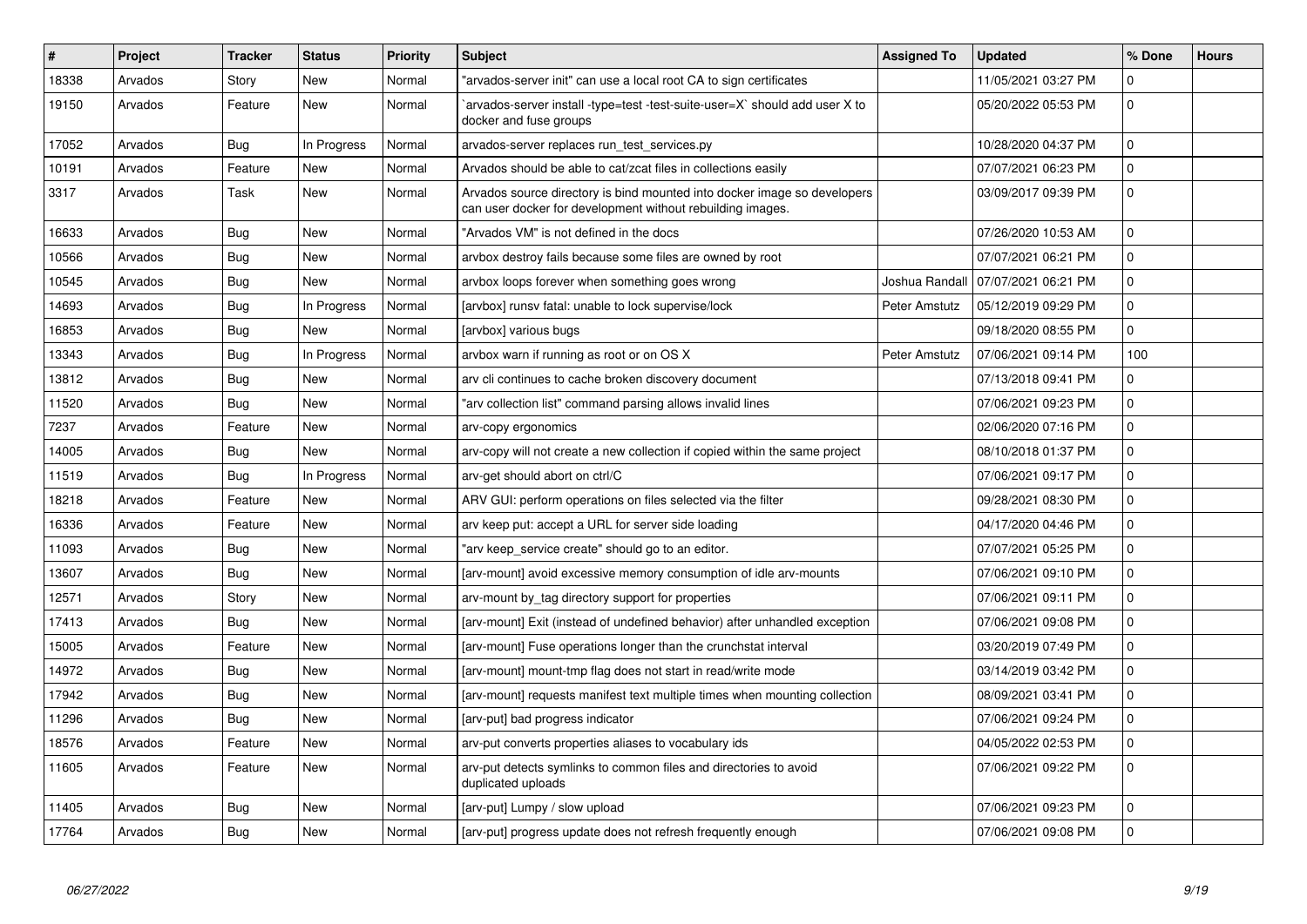| #     | Project                | <b>Tracker</b> | <b>Status</b> | <b>Priority</b> | <b>Subject</b>                                                                                                                                                        | <b>Assigned To</b> | <b>Updated</b>      | % Done      | <b>Hours</b> |
|-------|------------------------|----------------|---------------|-----------------|-----------------------------------------------------------------------------------------------------------------------------------------------------------------------|--------------------|---------------------|-------------|--------------|
| 16426 | Arvados                | Bug            | New           | Normal          | [arv-put] should calculate (worst case) manifest size up front before<br>upload, and abort when it is too large                                                       |                    | 07/06/2021 09:08 PM | $\Omega$    |              |
| 11157 | Arvados                | Bug            | New           | Normal          | [arv-put] When debug mode is active, report the cache file name being to<br>be used                                                                                   |                    | 07/07/2021 05:25 PM | $\Omega$    |              |
| 3738  | Arvados                | Task           | New           | Normal          | arv-run-pipeline-instance: display workbench URI instead of the bare uuid                                                                                             |                    | 07/06/2021 09:27 PM | $\mathbf 0$ |              |
| 13325 | Arvados                | Story          | New           | Normal          | As a CWL learner, I would like to be able to run CWL workflows easily on<br>playground                                                                                |                    | 07/06/2021 09:10 PM | $\Omega$    |              |
| 13326 | Arvados                | Story          | New           | Normal          | As a data provider, I would like the ability to provide metered access to my<br>data on Arvados, including start/end dates, bandwidth caps, and % of file<br>accessed |                    | 07/06/2021 09:10 PM | 0           |              |
| 1427  | Tapestry               | Feature        | New           | Normal          | As an administrator, I can see the (not-actually-public) public profile page<br>of a suspended participant / participant who withdrew and requested data<br>removal   |                    | 10/28/2013 04:36 PM | $\mathbf 0$ |              |
| 1384  | Tapestry               | Feature        | New           | Normal          | As a participant, I can remove traitwise survey results from my public<br>profile                                                                                     |                    | 10/28/2013 04:51 PM | $\Omega$    |              |
| 1385  | Tapestry               | Feature        | New           | Normal          | As a participant, I can see a list of datasets contributed by 3rd party<br>studies, which I can inspect (download) and release to my public profile                   |                    | 10/28/2013 04:52 PM | $\mathbf 0$ |              |
| 2980  | Tapestry               | Bug            | New           | Normal          | attempting to authorize a disabled page should not redirect                                                                                                           | Phil Hodgson       | 06/06/2014 08:49 AM | $\Omega$    |              |
| 17100 | Arvados                | Feature        | New           | Normal          | Audit logs should include current/logged in user                                                                                                                      |                    | 11/09/2020 04:37 PM | $\mathbf 0$ |              |
| 1520  | Tapestry               | Bug            | New           | Normal          | auto-enrollment feature should be configurable                                                                                                                        | Ward<br>Vandewege  | 09/20/2013 01:33 PM | $\mathbf 0$ |              |
| 9960  | Arvados                | Story          | New           | Normal          | Automate starting/enabling services during Workbench and API package<br>installation                                                                                  |                    | 07/07/2021 06:23 PM | $\mathbf 0$ |              |
| 4827  | Lightning              | Story          | New           | Normal          | Automatic Deployment Implementation                                                                                                                                   | Abram<br>Connelly  | 05/28/2019 05:31 PM | $\Omega$    |              |
| 14577 | Arvados<br>Workbench 2 | Feature        | New           | Normal          | [Backend] User name                                                                                                                                                   |                    | 06/26/2019 07:29 PM | $\mathbf 0$ |              |
| 18464 | Arvados                | Feature        | New           | Normal          | Batch update endpoint for permission changes                                                                                                                          |                    | 11/22/2021 03:33 PM | $\Omega$    |              |
| 12028 | Arvados                | Feature        | New           | Normal          | Be able to create a new collection based on a subdirectory in workbench                                                                                               |                    | 07/06/2021 09:20 PM | $\Omega$    |              |
| 17354 | Arvados                | Feature        | New           | Normal          | Be able to inject additional documentation text into WebDAV/s3 info dialog                                                                                            |                    | 02/09/2021 03:51 PM | 0           |              |
| 13351 | Arvados                | Bug            | In Progress   | Normal          | Benchmark container_request creation and see if there are opportunities<br>for optimization                                                                           | Peter Amstutz      | 07/06/2021 09:14 PM | $\mathbf 0$ |              |
| 15364 | Arvados                | Story          | New           | Normal          | Better CWL onboarding                                                                                                                                                 |                    | 07/06/2021 09:08 PM | 0           |              |
| 13676 | Arvados                | Bug            | New           | Normal          | better error dialog for un-allowed repo names                                                                                                                         |                    | 04/22/2020 09:08 PM | 0           |              |
| 16344 | Arvados                | <b>Bug</b>     | New           | Normal          | Better logging of token rejection                                                                                                                                     |                    | 10/07/2020 04:07 PM | 0           |              |
| 16348 | Arvados                | Feature        | New           | Normal          | Better metrics of keepstore bandwidth usage (especially on back end)                                                                                                  |                    | 04/22/2020 03:54 PM | 0           |              |
| 18179 | Arvados Epics          | Story          | New           | Normal          | Better spot instance support                                                                                                                                          |                    | 03/23/2022 01:47 PM | 0           |              |
| 3189  | Arvados                | Task           | New           | Normal          | [Blocker] Clarify design/requirements                                                                                                                                 | Tom Clegg          | 10/03/2014 04:52 PM | 0           |              |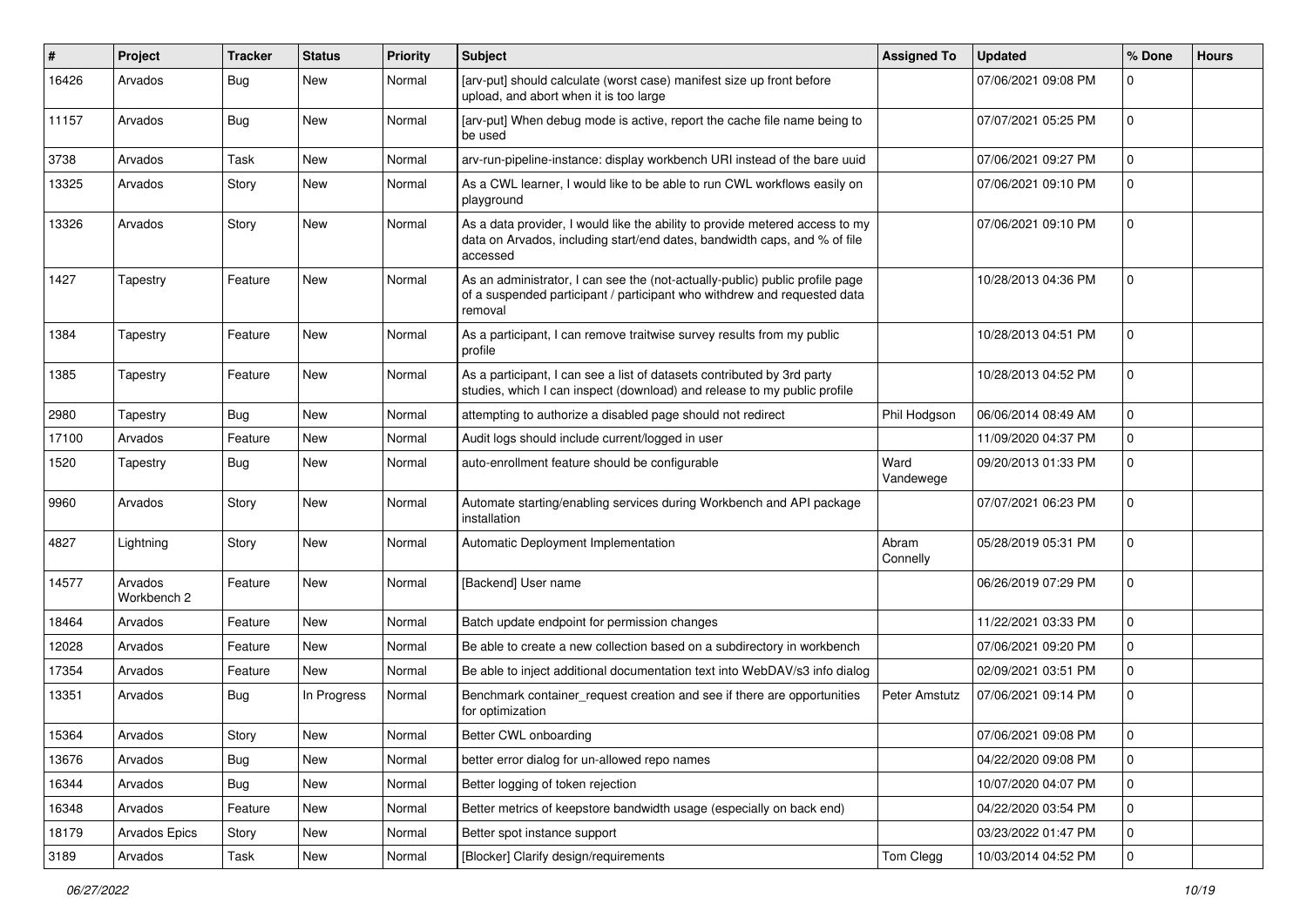| #     | <b>Project</b>         | <b>Tracker</b> | <b>Status</b> | Priority | <b>Subject</b>                                                                                                        | <b>Assigned To</b> | <b>Updated</b>      | % Done      | <b>Hours</b> |
|-------|------------------------|----------------|---------------|----------|-----------------------------------------------------------------------------------------------------------------------|--------------------|---------------------|-------------|--------------|
| 16034 | Arvados                | Bug            | In Progress   | Normal   | ---- bookmark ---                                                                                                     |                    | 02/25/2020 09:28 PM | $\Omega$    |              |
| 17345 | Arvados                | Bug            | New           | Normal   | [boot] handle dependency upgrades better in "arvados-package build"                                                   |                    | 07/06/2021 09:12 PM | $\Omega$    |              |
| 17344 | Arvados                | Story          | <b>New</b>    | Normal   | [boot] Make arvados-server-easy package suitable for demo use case                                                    | Tom Clegg          | 07/06/2021 09:12 PM | $\mathbf 0$ |              |
| 16069 | Arvados                | Story          | New           | Normal   | [boot] start a dev cluster                                                                                            |                    | 01/22/2020 07:34 PM | $\mathbf 0$ |              |
| 1370  | GET-Evidence           | Bug            | <b>New</b>    | Normal   | broken link                                                                                                           |                    | 01/22/2013 08:51 PM | $\pmb{0}$   |              |
| 2545  | Tapestry               | Bug            | <b>New</b>    | Normal   | broken links on /admin/removal requests                                                                               |                    | 04/07/2014 01:29 PM | $\mathbf 0$ |              |
| 16123 | Arvados                | Bug            | <b>New</b>    | Normal   | Browsing trash produces spurious errors                                                                               |                    | 06/19/2020 02:33 PM | $\mathbf 0$ |              |
| 14509 | Arvados<br>Workbench 2 | Bug            | <b>New</b>    | Normal   | [Bug][Graph] Cwl graph edges are not painted                                                                          |                    | 02/12/2020 04:02 PM | $\mathbf 0$ |              |
| 16658 | Arvados                | <b>Bug</b>     | <b>New</b>    | Normal   | [Bug] "Move/Copy To" Dialog does not list all possible target locations.                                              |                    | 07/30/2020 05:31 PM | $\mathbf 0$ |              |
| 13794 | Arvados                | Story          | New           | Normal   | Build Docker images without requiring Docker on client                                                                |                    | 07/06/2021 09:10 PM | 0           |              |
| 14732 | Arvados<br>Workbench 2 | Bug            | <b>New</b>    | Normal   | Build failed in Jenkins - new configuration                                                                           |                    | 01/15/2019 01:50 PM | $\mathbf 0$ |              |
| 17159 | Arvados                | <b>Bug</b>     | <b>New</b>    | Normal   | [build] make build-packages-python-ruby run on a Jenkins satellite                                                    |                    | 11/23/2020 04:25 PM | $\mathbf 0$ |              |
| 14011 | Arvados                | Bug            | <b>New</b>    | Normal   | build/run-library.sh version from git function dumps environment when not<br>in a git repo                            |                    | 08/10/2018 04:43 PM | $\mathbf 0$ |              |
| 18347 | Arvados                | Feature        | New           | Normal   | Cache negative token lookups in federation/OIDC                                                                       |                    | 11/23/2021 09:07 PM | $\mathbf 0$ |              |
| 539   | GET-Evidence           | Feature        | New           | Normal   | call synonymous amino acids that match pathogenic reference alleles (e.g.<br>F5 R534R)                                |                    | 03/08/2011 06:53 PM | $\mathbf 0$ |              |
| 16574 | Arvados                | Feature        | New           | Normal   | Can limit which users can submit container requests.                                                                  |                    | 08/02/2021 08:24 PM | $\Omega$    |              |
| 17158 | Arvados                | Bug            | New           | Normal   | Cannot execute a registered CommandLineTool, only Workflow                                                            |                    | 11/23/2020 04:20 PM | 0           |              |
| 16583 | Arvados                | Feature        | In Progress   | Normal   | Can programmatically distinguish between final outputs (results of<br>top-level containers) and intermediate outputs. | Peter Amstutz      | 06/22/2022 03:16 PM | 33          |              |
| 19086 | Arvados                | Feature        | New           | Normal   | Can provide input JSON/YAML when launching a Workflow as an<br>alternative to the input form                          | Peter Amstutz      | 06/22/2022 02:53 PM | $\mathbf 0$ |              |
| 14116 | Arvados                | Bug            | <b>New</b>    | Normal   | c-d-s reniceAll does not wait for complete information on Arvados jobs                                                |                    | 08/24/2018 02:23 AM | $\Omega$    |              |
| 14117 | Arvados                | Bug            | <b>New</b>    | Normal   | c-d-s reniceAll sets nice on jobs that are not pending                                                                |                    | 08/24/2018 11:35 AM | 0           |              |
| 14115 | Arvados                | Bug            | <b>New</b>    | Normal   | c-d-s reniceAll takes a very long time and holds up SqueueChecker<br>updates and initial job submission               |                    | 08/24/2018 01:11 PM | $\pmb{0}$   |              |
| 10296 | Arvados                | Bug            | <b>New</b>    | Normal   | [Centos7] [google api python client] packaging with wrong permissions                                                 |                    | 07/07/2021 06:22 PM | $\Omega$    |              |
| 9411  | Tapestry               | Support        | <b>New</b>    | Normal   | Change 30 day release window to 31 days                                                                               |                    | 06/15/2016 04:14 PM | $\mathbf 0$ |              |
| 8697  | Tapestry               | Feature        | In Progress   | Normal   | Check for finished download/processing jobs                                                                           | Tom Clegg          | 03/24/2016 06:48 PM | $\mathbf 0$ |              |
| 17149 | Arvados                | Feature        | <b>New</b>    | Normal   | Checkpoint / snapshot to support migrating tasks when more memory is<br>needed                                        |                    | 11/19/2020 10:42 AM | $\mathbf 0$ |              |
| 6647  | Arvados                | Story          | <b>New</b>    | Normal   | Choose an option to make better service discoveries in deployments                                                    |                    | 07/06/2021 09:11 PM | $\Omega$    |              |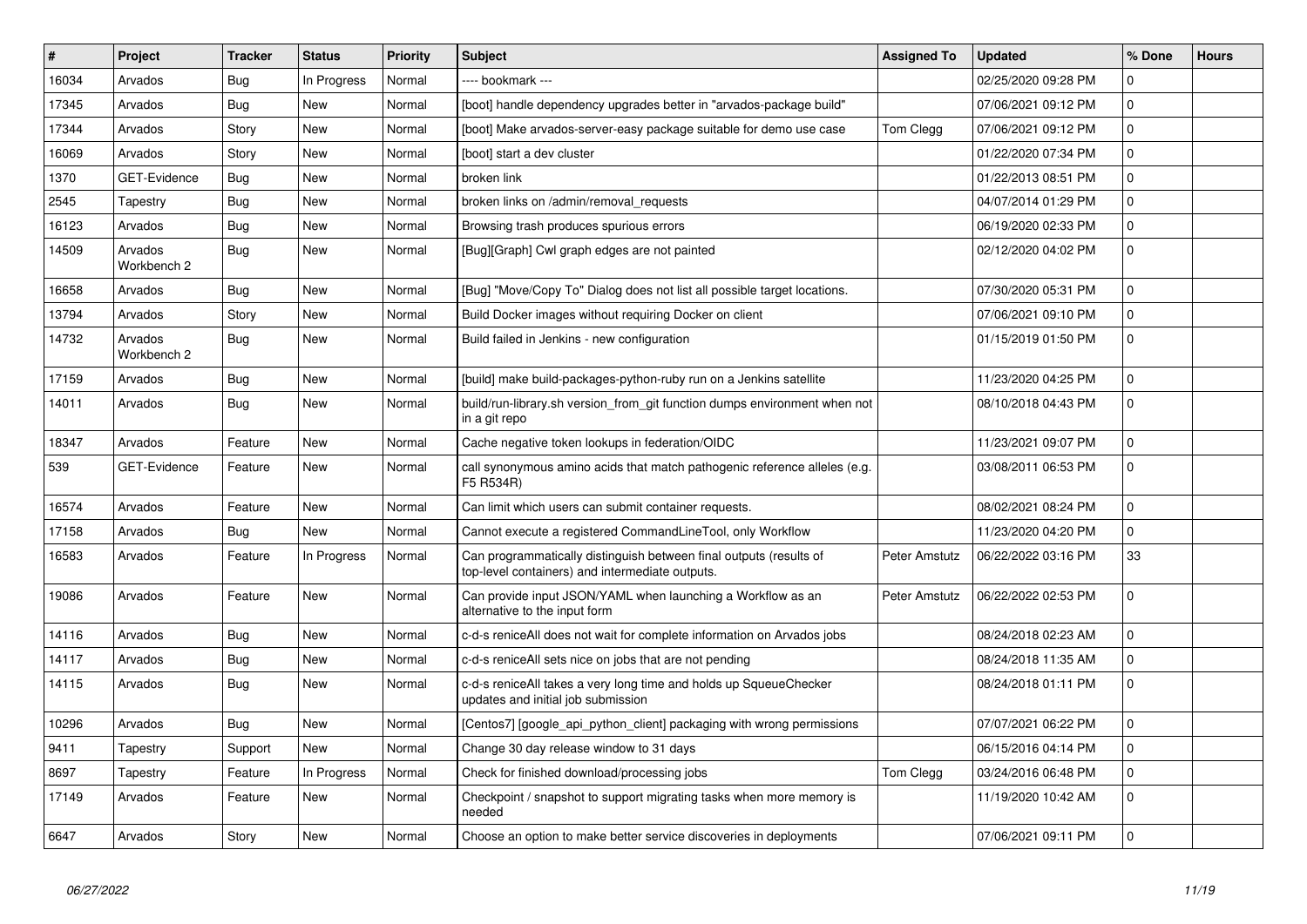| $\sharp$ | Project                | Tracker    | <b>Status</b> | <b>Priority</b> | <b>Subject</b>                                                                                 | <b>Assigned To</b>  | <b>Updated</b>      | % Done      | <b>Hours</b> |
|----------|------------------------|------------|---------------|-----------------|------------------------------------------------------------------------------------------------|---------------------|---------------------|-------------|--------------|
| 3437     | Arvados                | <b>Bug</b> | New           | Normal          | "Choose folder" dialog when running a pipeline displays folders you can't<br>write to          |                     | 07/06/2021 09:27 PM | 0           |              |
| 3192     | Arvados                | Task       | New           | Normal          | Clarify requirements/implementation                                                            | Tom Clegg           | 03/09/2017 09:35 PM | 0           |              |
| 15537    | Arvados                | <b>Bug</b> | New           | Normal          | Clarify that Arvados CLI tools are Linux only                                                  |                     | 07/06/2021 09:12 PM | 0           |              |
| 490      | GET-Evidence           | Feature    | In Progress   | Normal          | Classify web-hits as relevant/not-relevant                                                     | Tom Clegg           | 09/01/2011 07:16 PM | 80          |              |
| 18292    | Arvados                | <b>Bug</b> | New           | Normal          | [cleanup] remove AssignNodeHostname from the configuration. Also from<br>the documentation.    |                     | 10/22/2021 09:24 PM | 0           |              |
| 509      | GET-Evidence           | <b>Bug</b> | New           | Normal          | Clean up runt variants imported by PharmGKB                                                    | Tom Clegg           | 02/16/2011 02:54 PM | 0           |              |
| 13874    | Arvados                | Story      | New           | Normal          | [CLI] arvados-server "health" subcommand                                                       |                     | 07/06/2021 09:14 PM | $\mathbf 0$ |              |
| 13875    | Arvados                | Story      | <b>New</b>    | Normal          | [CLI] arvados-server "metrics" subcommand                                                      |                     | 07/20/2018 02:52 AM | 0           |              |
| 13876    | Arvados                | Story      | New           | Normal          | [CLI] arvados-server "status" subcommand                                                       |                     | 07/20/2018 02:58 AM | 0           |              |
| 13813    | Arvados                | Bug        | New           | Normal          | [CLI] arv traceback on simple timeout                                                          | Lucas Di<br>Pentima | 04/28/2021 03:55 PM | 0           |              |
| 16566    | Arvados                | <b>Bug</b> | New           | Normal          | [cli] can't create a token when using a token created with<br>create_superuser_token.rb        |                     | 07/06/2021 09:08 PM | $\mathbf 0$ |              |
| 16640    | Arvados                | Feature    | New           | Normal          | Cluster c97qk interferes with proper search function                                           |                     | 07/30/2020 05:00 PM | 0           |              |
| 6164     | <b>GET-Evidence</b>    | Task       | New           | Normal          | Code review                                                                                    |                     | 05/27/2015 08:21 PM | 0           |              |
| 6085     | GET-Evidence           | Task       | <b>New</b>    | Normal          | Code review branch 5883-oauth2-update                                                          |                     | 05/19/2015 08:15 PM | 0           |              |
| 16858    | Arvados Epics          | Story      | New           | Normal          | Collection check in / check out                                                                |                     | 02/18/2022 09:55 PM | 0           |              |
| 10554    | Arvados                | <b>Bug</b> | New           | Normal          | Collection file count & size information don't get dynamically updated on<br>collection update |                     | 07/07/2021 06:21 PM | 0           |              |
| 18724    | Arvados                | <b>Bug</b> | New           | Normal          | Collection file names should contain full paths for substring matching                         |                     | 03/01/2022 09:11 PM | $\mathbf 0$ |              |
| 9661     | Arvados                | Feature    | <b>New</b>    | Normal          | collection update performance improvement                                                      |                     | 02/06/2020 07:00 PM | $\pmb{0}$   |              |
| 16071    | Arvados<br>Workbench 2 | Story      | New           | Normal          | [Collection view] Provenance, used by for collections                                          |                     | 06/15/2022 02:35 PM | 0           |              |
| 16057    | Arvados<br>Workbench 2 | Story      | <b>New</b>    | Normal          | Combine selected collections                                                                   |                     | 02/12/2020 02:51 PM | 0           |              |
| 16300    | Arvados<br>Workbench 2 | Story      | <b>New</b>    | Normal          | Compare 2 collection versions                                                                  |                     | 04/01/2020 01:47 PM | $\mathbf 0$ |              |
| 12527    | Arvados                | Story      | <b>New</b>    | Normal          | [Composer] Refactor to separate vendor-specific pieces and all them to be<br>replaced          | Peter Amstutz       | 07/06/2021 09:11 PM | $\mathbf 0$ |              |
| 13675    | Arvados                | Feature    | New           | Normal          | [Composer/Workbench] Import of public git repo to a new Arvados<br>repository                  |                     | 07/06/2021 09:10 PM | $\pmb{0}$   |              |
| 2850     | Tapestry               | Story      | New           | Normal          | Comprehensive "Sectioning" of Tapestry                                                         | Phil Hodgson        | 06/20/2014 05:24 PM | 33          |              |
| 15960    | Arvados Epics          | Story      | New           | Normal          | Computing on external data                                                                     |                     | 05/09/2022 03:20 PM | 0           |              |
| 17745    | Arvados                | Bug        | New           | Normal          | [config] arvados-server config-dump with ec2 driver has confusing output                       |                     | 07/06/2021 09:08 PM | 0           |              |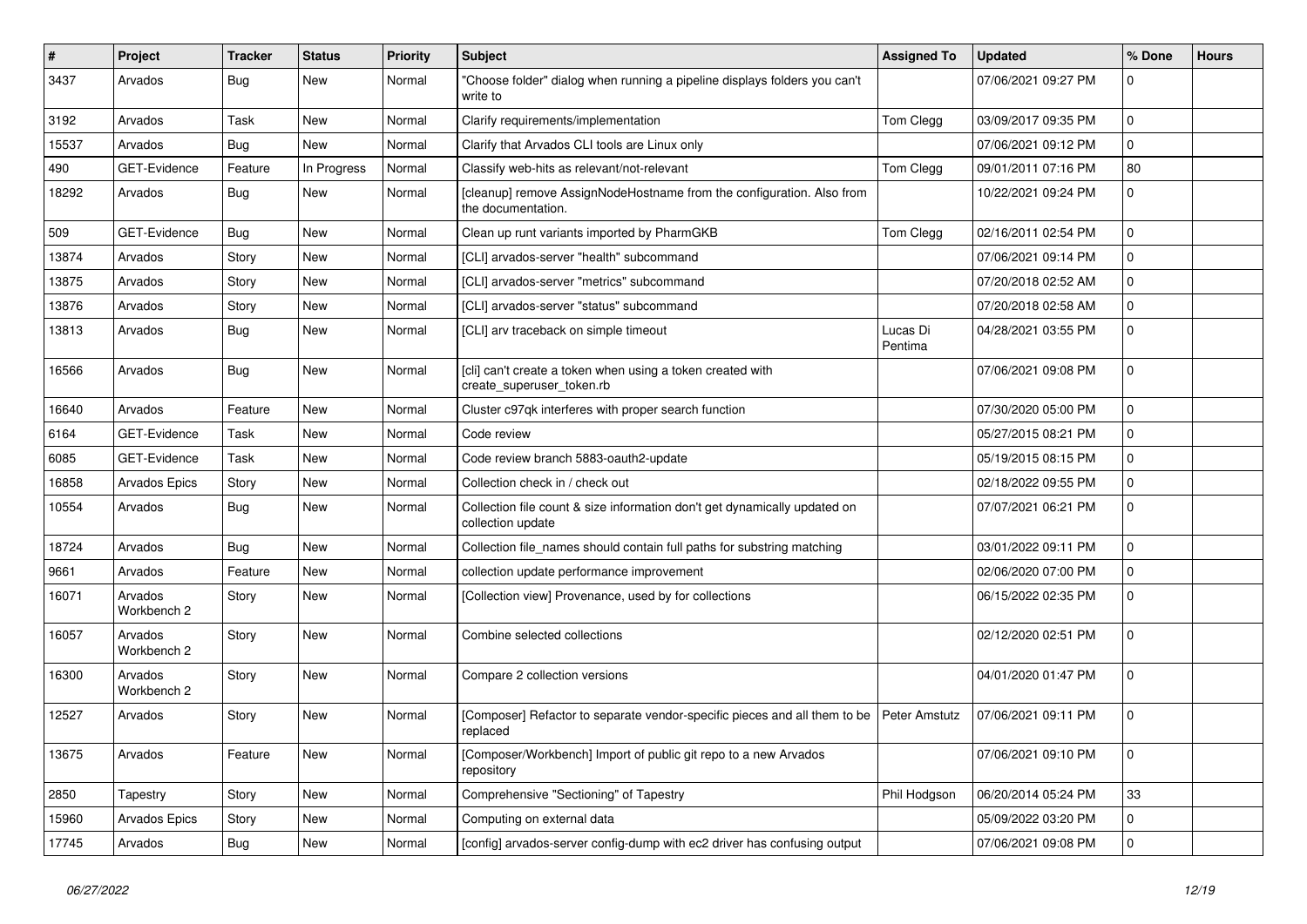| #     | Project  | <b>Tracker</b> | <b>Status</b> | <b>Priority</b> | <b>Subject</b>                                                                                                              | <b>Assigned To</b> | <b>Updated</b>      | % Done       | <b>Hours</b> |
|-------|----------|----------------|---------------|-----------------|-----------------------------------------------------------------------------------------------------------------------------|--------------------|---------------------|--------------|--------------|
| 18563 | Arvados  | Bug            | New           | Normal          | [config] simplify/streamline InternalURLs/ExternalURL situation                                                             |                    | 06/07/2022 09:07 PM | $\Omega$     |              |
| 2552  | Tapestry | Story          | New           | Normal          | Configurable mini-consent form and validations                                                                              | Phil Hodgson       | 06/10/2014 10:28 AM | $\mathbf 0$  |              |
| 10177 | Arvados  | <b>Bug</b>     | New           | Normal          | Confusing job duration reporting                                                                                            |                    | 07/07/2021 06:23 PM | $\mathbf{0}$ |              |
| 2966  | Tapestry | Task           | New           | Normal          | Consider a section option for Absolute Pitch Survey                                                                         | Phil Hodgson       | 06/04/2014 12:59 PM | $\mathbf{0}$ |              |
| 17116 | Arvados  | Story          | <b>New</b>    | Normal          | Consider excluding api_client_authorization from audit logs by default.                                                     |                    | 11/16/2020 04:23 PM | $\mathbf{0}$ |              |
| 16972 | Arvados  | <b>Bug</b>     | New           | Normal          | Container request page doesn't refresh                                                                                      |                    | 10/07/2020 06:33 PM | $\Omega$     |              |
| 18996 | Arvados  | <b>Bug</b>     | <b>New</b>    | Normal          | Container request's expires_at field                                                                                        |                    | 06/22/2022 02:55 PM | $\mathbf 0$  |              |
| 17110 | Arvados  | Feature        | New           | Normal          | Container reuse on sub-workflows and chunks of scatter inputs                                                               |                    | 11/13/2020 03:54 PM | $\mathbf{0}$ |              |
| 18677 | Arvados  | Feature        | New           | Normal          | Container runtime metrics API                                                                                               |                    | 01/25/2022 06:56 PM | $\Omega$     |              |
| 13102 | Arvados  | Bug            | <b>New</b>    | Normal          | containers are not reused unless runtime constraints (including RAM)<br>match exactly                                       |                    | 07/06/2021 09:10 PM | $\mathbf{0}$ |              |
| 17878 | Arvados  | Bug            | New           | Normal          | [container shell] confusing error "channel 3: bad ext data" when forwarding<br>tcp traffic into a container with API: false |                    | 07/08/2021 05:21 PM | $\mathbf 0$  |              |
| 19166 | Arvados  | Feature        | In Progress   | Normal          | Container shell support for SLURM and LSF dispatchers                                                                       | Tom Clegg          | 06/24/2022 08:27 PM | $\mathbf 0$  |              |
| 18863 | Arvados  | Feature        | New           | Normal          | [controller] add background job to clean up old container log records                                                       |                    | 06/22/2022 02:55 PM | $\mathbf 0$  |              |
| 15082 | Arvados  | Feature        | New           | Normal          | [controller] [all services] Publish entire config including secrets                                                         |                    | 07/06/2021 09:09 PM | $\mathbf{0}$ |              |
| 18009 | Arvados  | Bug            | New           | Normal          | [controller] always returns an empty "unsigned_manifest_text" field for<br>collections                                      |                    | 08/11/2021 05:15 PM | $\mathbf 0$  |              |
| 15457 | Arvados  | Feature        | New           | Normal          | [Controller] Delegate new container requests to other clusters based on<br>location of input data                           |                    | 07/06/2021 09:12 PM | $\mathbf 0$  |              |
| 16453 | Arvados  | Story          | <b>New</b>    | Normal          | [controller] Expand config comment about LDAP search filters                                                                |                    | 05/20/2020 03:33 PM | $\mathbf{0}$ |              |
| 16160 | Arvados  | Feature        | New           | Normal          | controller exports metrics per endpoint                                                                                     |                    | 05/06/2020 02:30 PM | $\Omega$     |              |
| 17209 | Arvados  | Feature        | In Progress   | Normal          | Controller forwards web requests to crunch worker nodes                                                                     | Tom Clegg          | 05/11/2021 07:10 PM | $\mathbf 0$  |              |
| 17037 | Arvados  | Feature        | New           | Normal          | [controller] Improve use of given_name/family_name fields for generic<br>OpenID Connect providers                           |                    | 10/21/2020 05:33 PM | $\mathbf 0$  |              |
| 14004 | Arvados  | Story          | <b>New</b>    | Normal          | [Controller] Keep database in tune                                                                                          |                    | 07/06/2021 09:10 PM | $\mathbf 0$  |              |
| 17940 | Arvados  | <b>Bug</b>     | New           | Normal          | [controller] memory management issues                                                                                       |                    | 08/09/2021 03:40 PM | $\mathbf 0$  |              |
| 19216 | Arvados  | <b>Bug</b>     | New           | Normal          | Controller not logging to journalctl?                                                                                       |                    | 06/25/2022 09:00 PM | $\mathbf 0$  |              |
| 17038 | Arvados  | Feature        | <b>New</b>    | Normal          | [controller] Option to request additional scopes, and verify additional<br>claims, during OpenID Connect auth               |                    | 05/19/2021 09:04 PM | $\mathbf 0$  |              |
| 13997 | Arvados  | Story          | New           | Normal          | [Controller] Port "collection update" API from Rails                                                                        |                    | 07/06/2021 09:10 PM | $\mathbf 0$  |              |
| 13995 | Arvados  | Story          | New           | Normal          | [Controller] Port "collection update" functional tests from Rails API to<br>controller test suite                           |                    | 07/06/2021 09:10 PM | $\mathbf 0$  |              |
| 14257 | Arvados  | Feature        | New           | Normal          | [controller] refresh manifest API                                                                                           |                    | 07/06/2021 09:09 PM | $\mathbf 0$  |              |
| 17681 | Arvados  | <b>Bug</b>     | New           | Normal          | [controller] seems to have a really long timeout for its db connection                                                      |                    | 06/08/2021 05:52 PM | $\mathbf{0}$ |              |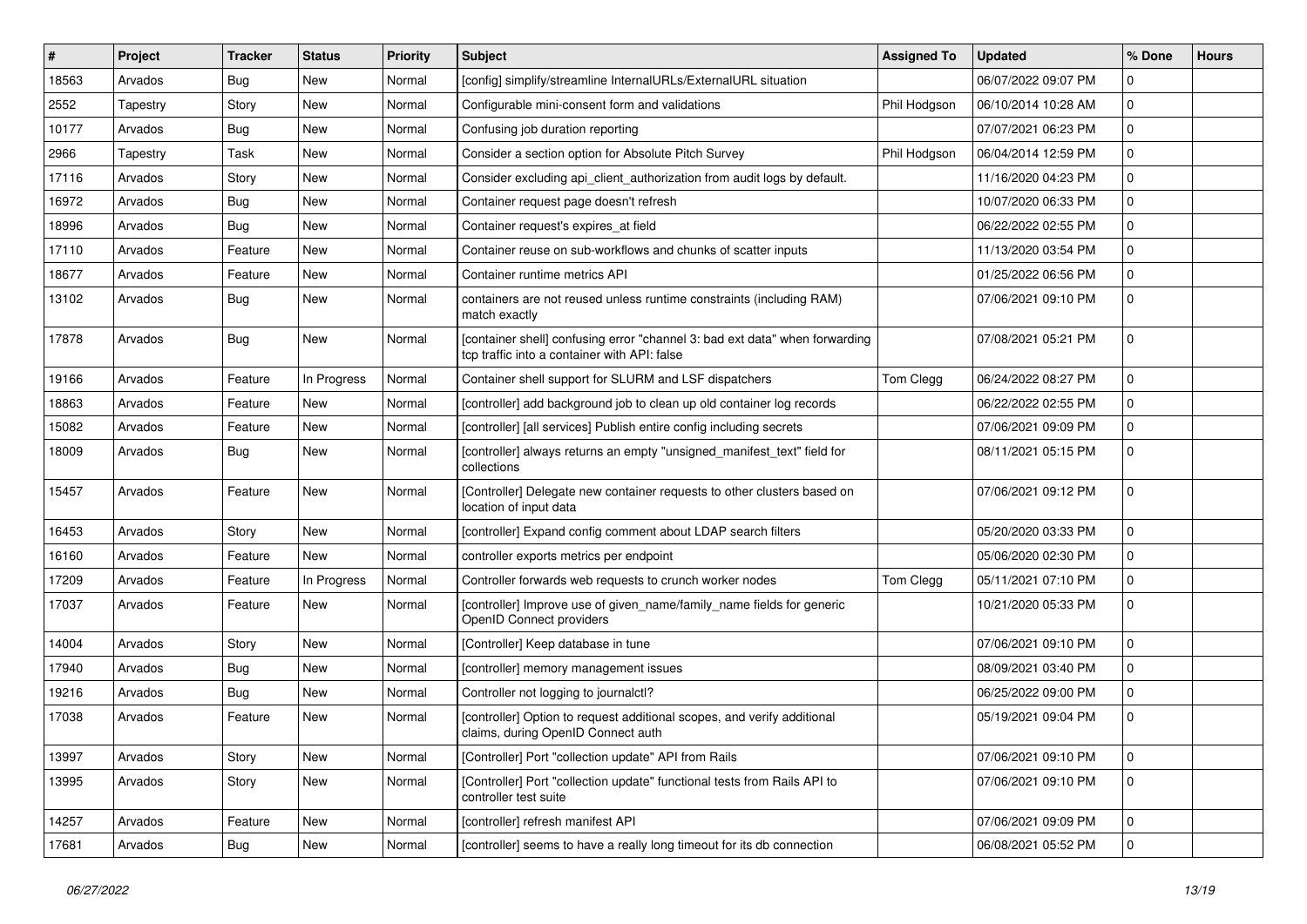| #     | Project                | <b>Tracker</b> | <b>Status</b> | <b>Priority</b> | <b>Subject</b>                                                                                          | <b>Assigned To</b>  | <b>Updated</b>      | % Done      | <b>Hours</b> |
|-------|------------------------|----------------|---------------|-----------------|---------------------------------------------------------------------------------------------------------|---------------------|---------------------|-------------|--------------|
| 18944 | Arvados                | Feature        | New           | Normal          | [controller] should log the user uuid used for the request                                              |                     | 06/22/2022 03:32 PM | $\Omega$    |              |
| 18969 | Arvados                | <b>Bug</b>     | New           | Normal          | Controller should monitor its own memory usage and pause requests<br>handling when memory usage is high |                     | 04/05/2022 02:53 PM | $\Omega$    |              |
| 19057 | Arvados                | <b>Bug</b>     | New           | Normal          | [controller] should not allow adding the same user to a VM more than one<br>time                        |                     | 06/22/2022 02:53 PM | $\mathbf 0$ |              |
| 17468 | Arvados                | Feature        | New           | Normal          | [controller] Skip repetitive OIDC UserInfo calls if access token validates as<br>an ID token            |                     | 07/06/2021 09:11 PM | $\Omega$    |              |
| 13574 | Arvados                | Story          | New           | Normal          | [Controller] Update container priorities asynchronously                                                 |                     | 04/22/2020 09:00 PM | $\mathbf 0$ |              |
| 11675 | Lightning              | Story          | New           | Normal          | Convert Harvard PGP exome data to CGF                                                                   |                     | 04/30/2019 05:27 PM | $\Omega$    |              |
| 11674 | Lightning              | Story          | New           | Normal          | Convert openSNP genotyping data to CGF                                                                  |                     | 05/15/2019 05:53 PM | $\mathbf 0$ |              |
| 17576 | Arvados                | <b>Bug</b>     | New           | Normal          | Copy collection link includes style                                                                     |                     | 04/22/2021 06:54 AM | $\mathbf 0$ |              |
| 13557 | Arvados                | Feature        | New           | Normal          | Copying a container request should link to the original container request                               |                     | 07/06/2021 09:09 PM | $\mathbf 0$ |              |
| 19048 | Arvados                | <b>Bug</b>     | New           | Normal          | Copying a folder in collection file browser results in empty folder                                     |                     | 06/22/2022 02:54 PM | $\mathbf 0$ |              |
| 12198 | Arvados                | <b>Bug</b>     | New           | Normal          | Copying a project with a docker image doesn't copy the docker metadata                                  |                     | 07/06/2021 09:11 PM | $\Omega$    |              |
| 16130 | Arvados                | <b>Bug</b>     | New           | Normal          | Copying container request gets error                                                                    |                     | 10/05/2020 06:54 PM | $\mathbf 0$ |              |
| 18198 | Arvados                | <b>Bug</b>     | New           | Normal          | "copy selected files into collection" function in WB2 extremely slow                                    |                     | 09/27/2021 07:45 PM | $\mathbf 0$ |              |
| 18587 | Arvados<br>Workbench 2 | <b>Bug</b>     | New           | Normal          | "Copy selected into collection" incorrect behavior                                                      | Lucas Di<br>Pentima | 02/02/2022 04:00 PM | $\mathbf 0$ |              |
| 17291 | Arvados                | <b>Bug</b>     | New           | Normal          | Copy selected to collection issue                                                                       |                     | 01/25/2021 04:59 PM | $\mathbf 0$ |              |
| 17695 | Arvados                | Feature        | In Progress   | Normal          | [costanalyzer] make an accurate report for spot instances on AWS                                        |                     | 09/22/2021 08:47 PM | $\mathbf 0$ |              |
| 3498  | Arvados                | Feature        | New           | Normal          | Counting the number your pipelines were used by unique users                                            |                     | 08/16/2014 04:51 PM | $\mathbf 0$ |              |
| 11746 | Lightning              | Story          | New           | Normal          | Covnert hg19 to FastJ and CGF                                                                           |                     | 04/30/2019 05:56 PM | $\Omega$    |              |
| 5001  | Lightning              | Story          | New           | Normal          | Create a API interface to the public tile library including a "beacon"                                  | Abram<br>Connelly   | 05/28/2019 05:34 PM | 100         |              |
| 17613 | Arvados                | Feature        | New           | Normal          | "created_by_uuid" field                                                                                 |                     | 05/05/2021 03:49 PM | $\mathbf 0$ |              |
| 17510 | Arvados                | Feature        | New           | Normal          | Create filter group based on an advanced search query in the UI                                         |                     | 09/10/2021 01:33 PM | $\mathbf 0$ |              |
| 17838 | Arvados                | Feature        | New           | Normal          | Create filter group from advanced search                                                                |                     | 08/05/2021 03:27 PM | $\mathbf 0$ |              |
| 18210 | Arvados                | Bug            | New           | Normal          | Create Mountainduck Bookmark files not working                                                          |                     | 09/28/2021 07:14 PM | $\mathbf 0$ |              |
| 12171 | Lightning              | Story          | New           | Normal          | Create tests for 'tile-npy' programs                                                                    |                     | 04/30/2019 05:53 PM | 0           |              |
| 13080 | Arvados Epics          | Story          | New           | Normal          | Create/upload workflows through Workbench                                                               |                     | 01/26/2022 02:55 PM | $\mathbf 0$ |              |
| 19089 | Arvados Epics          | Task           | New           | Normal          | Cross-federation filter groups                                                                          |                     | 05/02/2022 04:49 PM | $\mathbf 0$ |              |
| 10689 | Arvados                | <b>Bug</b>     | New           | Normal          | Crunch1 jobs should still work on a slurm setup configured for Crunch2                                  |                     | 07/07/2021 06:21 PM | 0           |              |
| 13005 | Arvados                | <b>Bug</b>     | New           | Normal          | [Crunch2] All stdout gets the same timestamp and other logging problems                                 |                     | 07/06/2021 09:10 PM | $\mathbf 0$ |              |
| 10298 | Arvados                | <b>Bug</b>     | New           | Normal          | [Crunch2] [API] Accept collection UUID or PDH as container_image in a<br>container request              |                     | 07/06/2021 09:11 PM | 0           |              |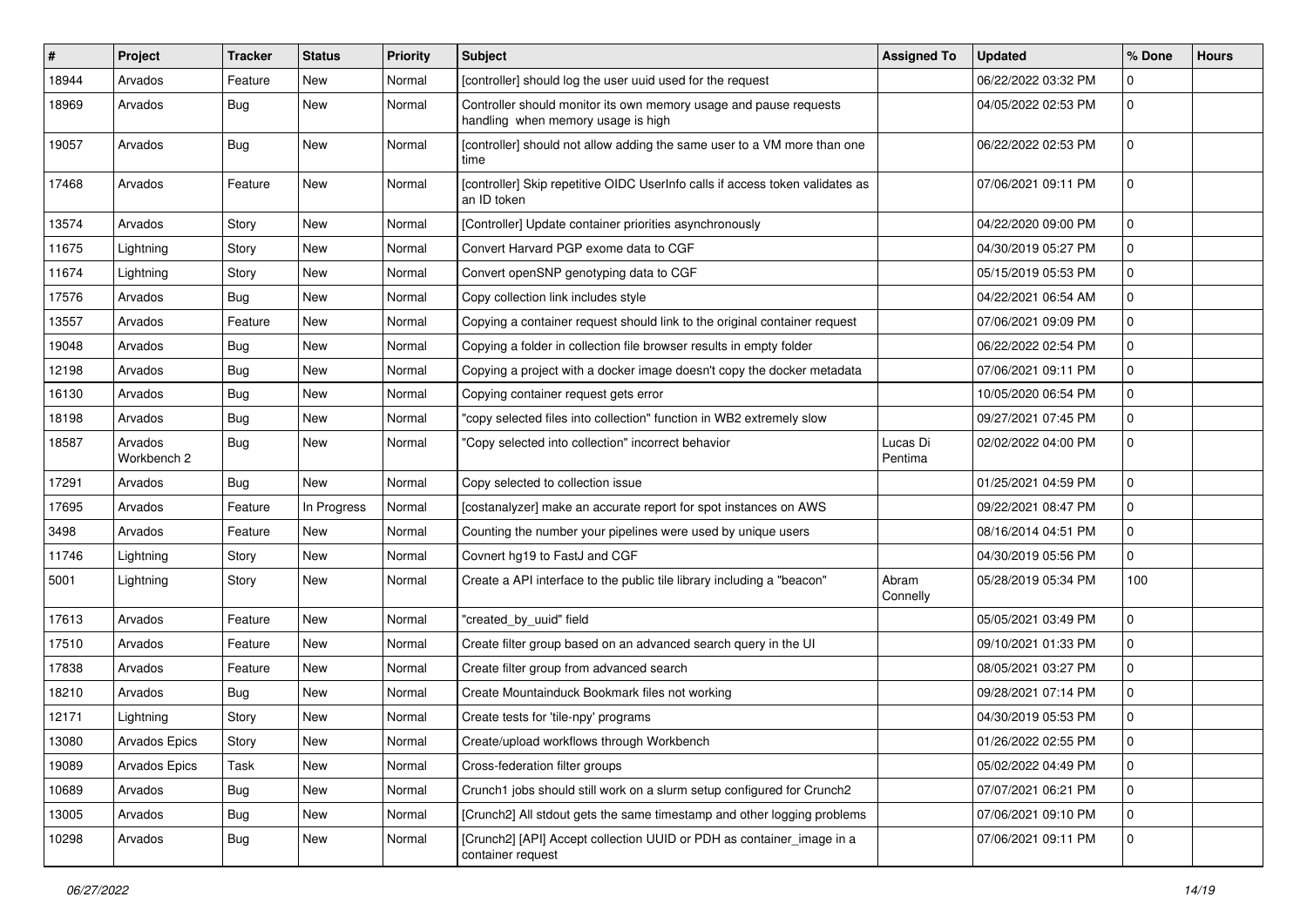| $\pmb{\#}$ | Project | <b>Tracker</b> | <b>Status</b> | <b>Priority</b> | <b>Subject</b>                                                                                                              | <b>Assigned To</b>  | <b>Updated</b>      | % Done      | <b>Hours</b> |
|------------|---------|----------------|---------------|-----------------|-----------------------------------------------------------------------------------------------------------------------------|---------------------|---------------------|-------------|--------------|
| 9969       | Arvados | <b>Bug</b>     | In Progress   | Normal          | [Crunch2] [API] Permit container [request] with empty command (run<br>default docker command)                               |                     | 07/07/2021 06:23 PM | $\Omega$    |              |
| 10705      | Arvados | Bug            | <b>New</b>    | Normal          | [Crunch2] [API] return a more specific 422 error message when a client<br>calls containers#unlock without having the lock   |                     | 07/07/2021 06:21 PM | $\mathbf 0$ |              |
| 9968       | Arvados | Feature        | <b>New</b>    | Normal          | [Crunch2] [API] Support container request expiry (expires_at)                                                               |                     | 07/07/2021 06:23 PM | $\mathbf 0$ |              |
| 14912      | Arvados | Feature        | New           | Normal          | [Crunch2] Azure driver supports attaching extra storage                                                                     |                     | 07/06/2021 09:12 PM | $\Omega$    |              |
| 9046       | Arvados | Story          | New           | Normal          | [Crunch2] Can issue container request to pull and import Docker images                                                      |                     | 07/06/2021 09:09 PM | $\mathbf 0$ |              |
| 11741      | Arvados | Story          | New           | Normal          | [Crunch2] Create workflow object for CWL runs which are initiated from the<br>command line                                  |                     | 07/06/2021 09:22 PM | 0           |              |
| 9630       | Arvados | Bug            | New           | Normal          | [Crunch2] crunch-dispatch-slurm can't successfully dispatch work when<br>run from a directory it can't write to             |                     | 07/07/2021 06:23 PM | $\mathbf 0$ |              |
| 11669      | Arvados | Bug            | In Progress   | Normal          | [Crunch2] crunch-dispatch-slurm hits scancel too much                                                                       |                     | 07/06/2021 09:22 PM | $\mathbf 0$ |              |
| 10708      | Arvados | Bug            | <b>New</b>    | Normal          | [Crunch2] crunch-run fails trying to set swappiness on ubuntu 1204 kernel                                                   |                     | 07/07/2021 06:21 PM | $\mathbf 0$ |              |
| 12900      | Arvados | Feature        | New           | Normal          | [Crunch2] [crunch-run] Prune old images before installing image for current<br>container                                    |                     | 12/07/2021 03:31 PM | 0           |              |
| 9278       | Arvados | Story          | In Progress   | Normal          | [Crunch2] Document/fix handling of collections with non-nil expires at field                                                |                     | 07/07/2021 06:25 PM | 100         |              |
| 8570       | Arvados | Feature        | New           | Normal          | [Crunch2] Impure access to object store                                                                                     |                     | 04/25/2018 03:13 PM | $\mathbf 0$ |              |
| 8569       | Arvados | Feature        | New           | Normal          | [Crunch2] Impure mount from host fs                                                                                         |                     | 04/25/2018 03:13 PM | 0           |              |
| 12430      | Arvados | Feature        | New           | Normal          | Crunch2 limit output collection to glob patterns                                                                            |                     | 02/12/2020 02:28 PM | $\Omega$    |              |
| 15135      | Arvados | Feature        | New           | Normal          | [Crunch2] Post-run hooks                                                                                                    |                     | 07/06/2021 09:08 PM | $\mathbf 0$ |              |
| 11148      | Arvados | Bug            | New           | Normal          | [Crunch2] Propagate dispatch error messages (e.g., sbatch fails) to user<br>via logs/websocket                              |                     | 07/07/2021 05:25 PM | $\mathbf 0$ |              |
| 10729      | Arvados | Bug            | New           | Normal          | [Crunch2] Propagate error messages if sbatch command succeeds but<br>crunch-run can't run (or can't log to the Arvados API) |                     | 07/07/2021 06:21 PM | $\Omega$    |              |
| 9044       | Arvados | Story          | <b>New</b>    | Normal          | [Crunch2] [Workbench] Browse and show tools using the GA4GH tool<br>registry API                                            | Radhika<br>Chippada | 02/06/2020 06:51 PM | $\mathbf 0$ |              |
| 11146      | Arvados | Feature        | <b>New</b>    | Normal          | [Crunch2] [Workbench] Show slurm queue position of containers submitted<br>to slurm but not yet running                     |                     | 07/07/2021 05:25 PM | 0           |              |
| 18163      | Arvados | Feature        | <b>New</b>    | Normal          | [Crunch] add CWL extension to limit the number of concurrently running<br>jobs during a scatter                             |                     | 01/10/2022 03:42 PM | $\mathbf 0$ |              |
| 7880       | Arvados | Bug            | New           | Normal          | [Crunch] crunch-dispatch should run the bundled version of crunch-job<br>specified by Gemfile.lock                          |                     | 07/07/2021 06:27 PM | $\mathbf 0$ |              |
| 7845       | Arvados | Feature        | New           | Normal          | [Crunch] Crunchstat and arv-mount print final stats before exiting                                                          |                     | 07/07/2021 06:27 PM | 0           |              |
| 5523       | Arvados | <b>Bug</b>     | New           | Normal          | [Crunch] crunchstat should not report errors during normal timing races                                                     | Tom Clegg           | 07/07/2021 06:30 PM | 50          |              |
| 14922      | Arvados | Feature        | New           | Normal          | [crunch-dispatch-cloud] Run multiple containers concurrently on a single<br>VM.                                             |                     | 07/06/2021 09:13 PM | 0           |              |
| 13991      | Arvados | <b>Bug</b>     | New           | Normal          | crunch-dispatch-slurm does not warn when slurm MaxJobCount reached                                                          |                     | 07/06/2021 09:10 PM | $\pmb{0}$   |              |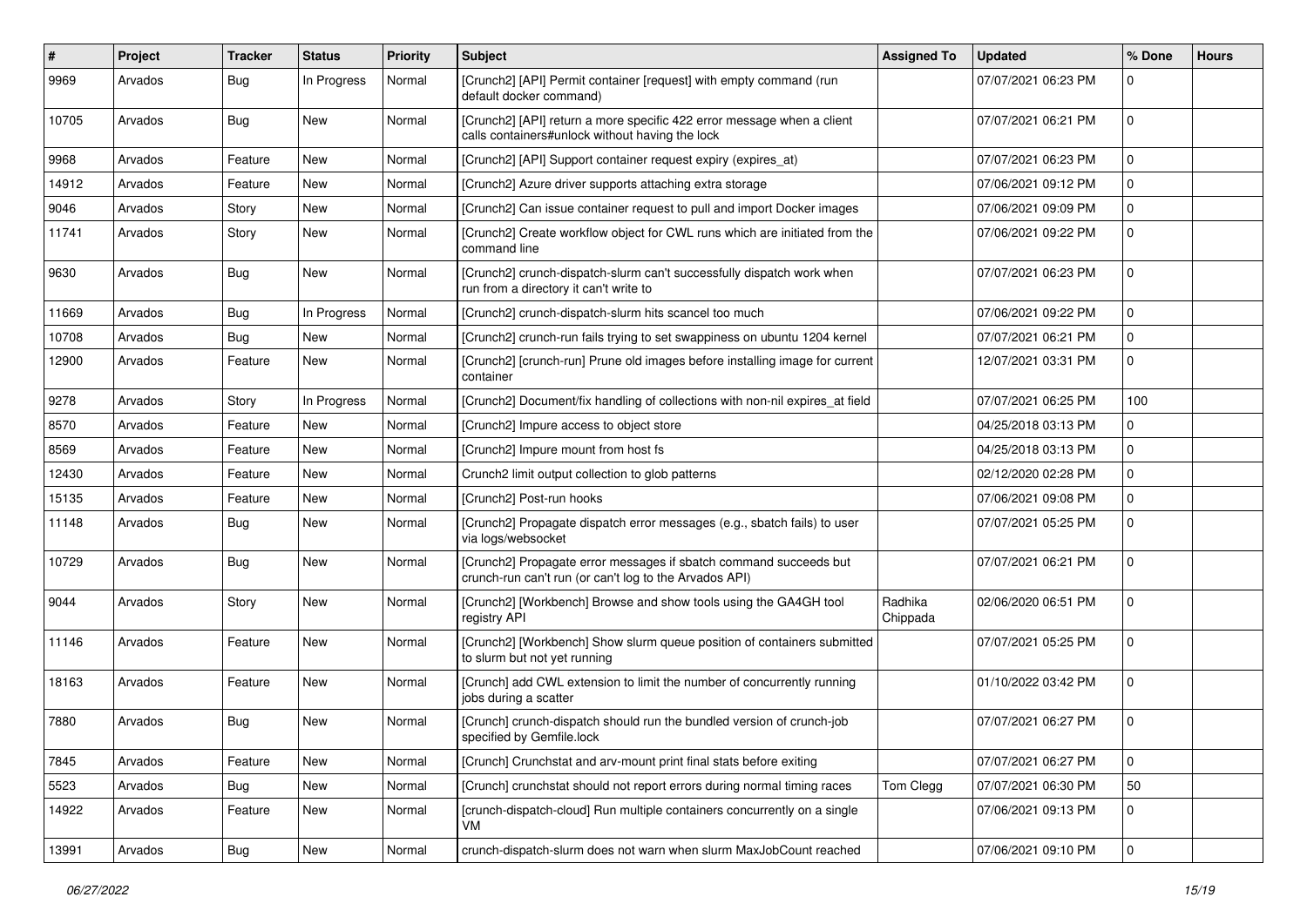| $\#$  | Project | <b>Tracker</b> | <b>Status</b> | <b>Priority</b> | <b>Subject</b>                                                                                                                              | <b>Assigned To</b> | Updated             | % Done      | <b>Hours</b> |
|-------|---------|----------------|---------------|-----------------|---------------------------------------------------------------------------------------------------------------------------------------------|--------------------|---------------------|-------------|--------------|
| 13982 | Arvados | Bug            | <b>New</b>    | Normal          | crunch-dispatch-slurm / Go SDK Dispatcher not able to "let go" of deleted<br>containers                                                     |                    | 07/06/2021 09:10 PM | $\Omega$    |              |
| 14021 | Arvados | Feature        | New           | Normal          | [crunch-dispatch-slurm] option to set job priority directly instead of using<br>nice values                                                 |                    | 07/06/2021 09:09 PM | $\Omega$    |              |
| 13795 | Arvados | Bug            | New           | Normal          | crunch-dispatch-slurm too polite about killing containers                                                                                   |                    | 07/11/2018 11:06 PM | $\mathbf 0$ |              |
| 13142 | Arvados | <b>Bug</b>     | New           | Normal          | crunch-dispatch-slurm uses a surprising number of file descriptors, and<br>stops dispatching when it gets a "too many open files" error     |                    | 07/06/2021 09:15 PM | 100         |              |
| 4494  | Arvados | <b>Bug</b>     | <b>New</b>    | Normal          | [Crunch] Do more error-checking and show more diagnostic info when<br>installing a Docker image                                             |                    | 07/07/2021 06:35 PM | $\Omega$    |              |
| 8121  | Arvados | <b>Bug</b>     | New           | Normal          | [CRUNCH] Fail gracefully when arvados repo doesn't exists                                                                                   |                    | 07/07/2021 06:27 PM | $\mathbf 0$ |              |
| 5459  | Arvados | Feature        | New           | Normal          | [Crunch] Job logs include node-level resource usage statistics (cpu, ram,<br>swap, etc)                                                     |                    | 07/07/2021 06:30 PM | $\mathbf 0$ |              |
| 3801  | Arvados | Task           | <b>New</b>    | Normal          | crunch-job should treat intermittent Docker failures as temporary failures                                                                  |                    | 03/09/2017 09:43 PM | $\mathbf 0$ |              |
| 10514 | Arvados | <b>Bug</b>     | New           | Normal          | [crunch-job] use docker instead of docker.io                                                                                                |                    | 07/07/2021 06:22 PM | $\Omega$    |              |
| 8869  | Arvados | Bug            | <b>New</b>    | Normal          | [Crunch] Job was repeatedly retried on same bad compute node until<br>abandoned                                                             |                    | 07/07/2021 06:25 PM | $\mathbf 0$ |              |
| 8774  | Arvados | Story          | <b>New</b>    | Normal          | [Crunch] Limit maximum wait time between retries                                                                                            |                    | 07/07/2021 06:25 PM | $\Omega$    |              |
| 3093  | Arvados | Story          | New           | Normal          | [Crunch] Pipeline can use other pipelines templates as components                                                                           |                    | 07/05/2014 09:34 PM | $\mathbf 0$ |              |
| 4302  | Arvados | Feature        | New           | Normal          | [Crunch] Pipelines should not fail immediately after one job failure, but<br>continue running as much as possible                           |                    | 07/07/2021 06:35 PM | $\Omega$    |              |
| 4833  | Arvados | Story          | <b>New</b>    | Normal          | [Crunch] Quick turnaround time when updating a docker image in order to<br>re-run a job                                                     |                    | 07/07/2021 06:31 PM | $\Omega$    |              |
| 5865  | Arvados | Story          | New           | Normal          | [Crunch] Run a local job using a docker image directly from the shell VM<br>(without writing the docker image to Keep)                      |                    | 07/07/2021 06:30 PM | $\Omega$    |              |
| 13403 | Arvados | Feature        | <b>New</b>    | Normal          | [crunch-run] Cancel container on FUSE error                                                                                                 |                    | 07/06/2021 09:13 PM | 0           |              |
| 18960 | Arvados | Feature        | New           | Normal          | crunch-run can use Go FUSE driver for read-only mounts                                                                                      |                    | 05/04/2022 03:17 PM | $\mathbf 0$ |              |
| 4726  | Arvados | Bug            | New           | Normal          | [Crunch] run-command should show helpful error message when<br>task.foreach argument is not a list                                          |                    | 07/07/2021 06:31 PM | $\mathbf 0$ |              |
| 18262 | Arvados | Bug            | <b>New</b>    | Normal          | [crunch-run] handle out-of-diskspace on the compute node better                                                                             |                    | 10/08/2021 09:42 PM | $\mathbf 0$ |              |
| 12170 | Arvados | Bug            | New           | Normal          | crunch-run handling non-group readable files in output directory                                                                            |                    | 07/06/2021 09:19 PM | 0           |              |
| 17347 | Arvados | <b>Bug</b>     | <b>New</b>    | Normal          | crunch-run --list fatal error out of memory                                                                                                 |                    | 02/05/2021 05:22 PM | $\mathbf 0$ |              |
| 17206 | Arvados | Feature        | New           | Normal          | crunch-run reverse proxies HTTP requests to container                                                                                       |                    | 01/19/2021 07:00 PM | 0           |              |
| 13636 | Arvados | Bug            | New           | Normal          | crunch-run takes a very long time for CWL steps with large numbers of File<br>inputs - could use a new kind of mounts entry to address this |                    | 07/06/2021 09:10 PM | $\mathbf 0$ |              |
| 14952 | Arvados | Story          | <b>New</b>    | Normal          | [crunchstat-summary] Add arv-mount FUSE ops time                                                                                            |                    | 07/06/2021 09:25 PM | $\mathbf 0$ |              |
| 12854 | Arvados | Bug            | New           | Normal          | [crunchstat-summary] broken option for skip child jobs?                                                                                     |                    | 07/06/2021 09:10 PM | $\Omega$    |              |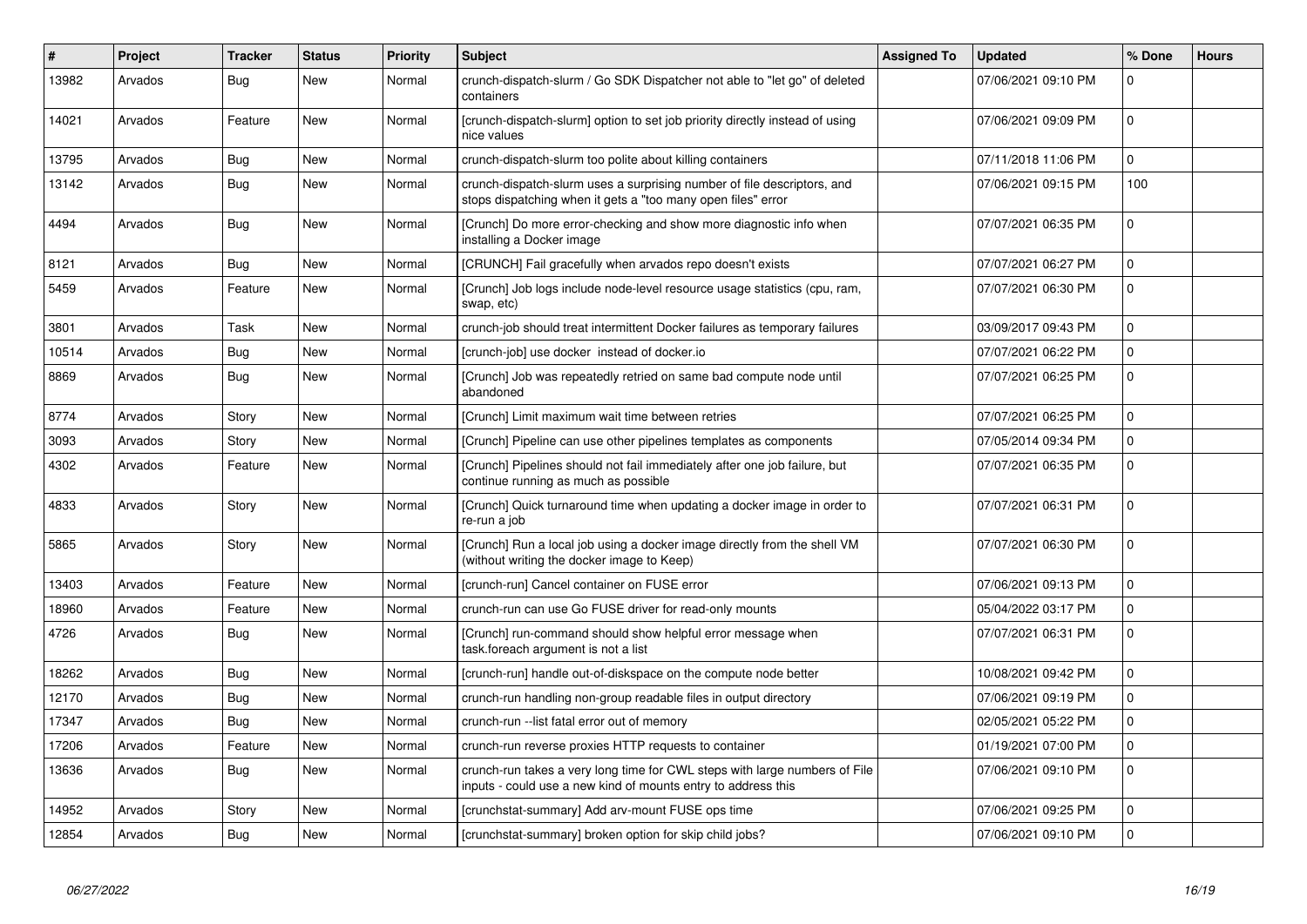| #     | Project                | <b>Tracker</b> | <b>Status</b> | <b>Priority</b> | <b>Subject</b>                                                                                                                                                | <b>Assigned To</b> | <b>Updated</b>      | % Done      | <b>Hours</b> |
|-------|------------------------|----------------|---------------|-----------------|---------------------------------------------------------------------------------------------------------------------------------------------------------------|--------------------|---------------------|-------------|--------------|
| 10531 | Arvados                | <b>Bug</b>     | New           | Normal          | [crunchstat-summary] HTML plots should be a superset of text format<br>output                                                                                 |                    | 07/07/2021 06:22 PM | $\Omega$    |              |
| 8573  | Arvados                | Story          | New           | Normal          | crunchstat-summary should calculate averages of all metrics                                                                                                   |                    | 07/06/2021 09:11 PM | $\mathbf 0$ |              |
| 10390 | Arvados                | <b>Bug</b>     | New           | Normal          | crunchstat-summary should explain why "(no report generated)" when<br>possible                                                                                |                    | 07/06/2021 09:11 PM | $\mathbf 0$ |              |
| 14997 | Arvados                | Story          | New           | Normal          | [crunchstat-summary] Support multiple data series per graph (e.g. TX/RX,<br>user/sys CPU, etc)                                                                |                    | 07/06/2021 09:09 PM | $\Omega$    |              |
| 7600  | Arvados                | Bug            | New           | Normal          | [Crunch] Unhelpful translation of script parameter outside<br>script parameters                                                                               |                    | 07/07/2021 06:28 PM | 0           |              |
| 5133  | Arvados                | Feature        | New           | Normal          | [Crunch] Use uncommitted code in a git work tree to run a dockerized<br>crunch job in a VM (using crunch-job or arv-run-pipeline-instance<br>--run-jobs-here) |                    | 07/07/2021 06:30 PM | $\mathbf 0$ |              |
| 7328  | Arvados                | Feature        | New           | Normal          | [Crunch] [UX] Standard excepthook to help debug job problems                                                                                                  |                    | 07/07/2021 06:28 PM | $\mathbf 0$ |              |
| 12465 | Arvados                | Bug            | New           | Normal          | [crunchv2] Improve crunch-run environment reporting                                                                                                           |                    | 07/06/2021 09:16 PM | $\mathbf 0$ |              |
| 11027 | Arvados                | Bug            | New           | Normal          | [Crunchv2] python thread error after job success                                                                                                              |                    | 07/07/2021 05:26 PM | $\mathbf 0$ |              |
| 3180  | Arvados                | Story          | New           | Normal          | [Crunch] When a job fails in a pipeline instance, should the other<br>queued/running jobs get cancelled automatically?                                        |                    | 10/03/2014 04:52 PM | $\mathbf 0$ |              |
| 6009  | Arvados                | Feature        | New           | Normal          | curover.se/path/to/file should try to download the file if available                                                                                          |                    | 01/15/2020 07:50 PM | $\Omega$    |              |
| 17577 | Arvados                | Bug            | New           | Normal          | Current description not shown under Edit Project                                                                                                              |                    | 04/22/2021 06:55 AM | 0           |              |
| 16038 | Arvados<br>Workbench 2 | <b>Bug</b>     | New           | Normal          | Custom Enum Type in the workflow breaks the Workflow runner Wizard                                                                                            |                    | 02/12/2020 03:18 PM | $\mathbf 0$ |              |
| 17054 | Arvados                | Feature        | In Progress   | Normal          | Custom naming for scatter steps                                                                                                                               |                    | 05/04/2022 03:19 PM | $\mathbf 0$ |              |
| 10614 | Arvados                | <b>Bug</b>     | New           | Normal          | [CWL] a-c-r maximum recursion depth exceeded error                                                                                                            |                    | 07/07/2021 06:21 PM | $\mathbf 0$ |              |
| 10328 | Arvados                | Feature        | New           | Normal          | [CWL] a-c-r option to resubmit failed jobs                                                                                                                    |                    | 07/07/2021 06:22 PM | $\mathbf 0$ |              |
| 15249 | Arvados                | Feature        | New           | Normal          | [cwl] a-c-r supports --js-console                                                                                                                             |                    | 07/06/2021 09:08 PM | $\Omega$    |              |
| 8672  | Arvados                | Story          | New           | Normal          | [CWL] arvados-cwl-runner creates new project for pipeline run                                                                                                 |                    | 06/02/2021 07:43 PM | $\mathbf 0$ |              |
| 10206 | Arvados                | Bug            | New           | Normal          | [CWL] arvados-cwl-runner may not be handling input files on keep mount<br>correctly                                                                           |                    | 07/07/2021 06:23 PM | 0           |              |
| 10978 | Arvados                | Bug            | New           | Normal          | [CWL] Avoid using "+" char in mount paths                                                                                                                     |                    | 07/07/2021 05:26 PM | $\mathbf 0$ |              |
| 9755  | Arvados                | Bug            | New           | Normal          | [CWL] Creating intermediate folders in working directory (fails in<br>cwl-runner)                                                                             |                    | 07/07/2021 06:23 PM | 0           |              |
| 9964  | Arvados                | <b>Bug</b>     | New           | Normal          | [CWL][Crunch2][Crunch] crunchrunner should use CWL globs to output<br>data to keep                                                                            | Tom Morris         | 07/07/2021 06:23 PM | 0           |              |
| 9965  | Arvados                | Bug            | New           | Normal          | [CWL][Crunch][Crunch2] crunchrunner should ignore hidden directories<br>when uploading to keep                                                                | Tom Morris         | 07/07/2021 06:23 PM | $\pmb{0}$   |              |
| 13053 | Arvados                | Bug            | In Progress   | Normal          | [CWL] discover_secondary_files not processing expressions                                                                                                     |                    | 02/08/2018 03:44 PM | $\Omega$    |              |
| 12331 | Arvados                | <b>Bug</b>     | New           | Normal          | [CWL] Does not distinguish between keep references to File and Directory<br>when selected in Workbench template                                               |                    | 07/06/2021 09:18 PM | $\mathbf 0$ |              |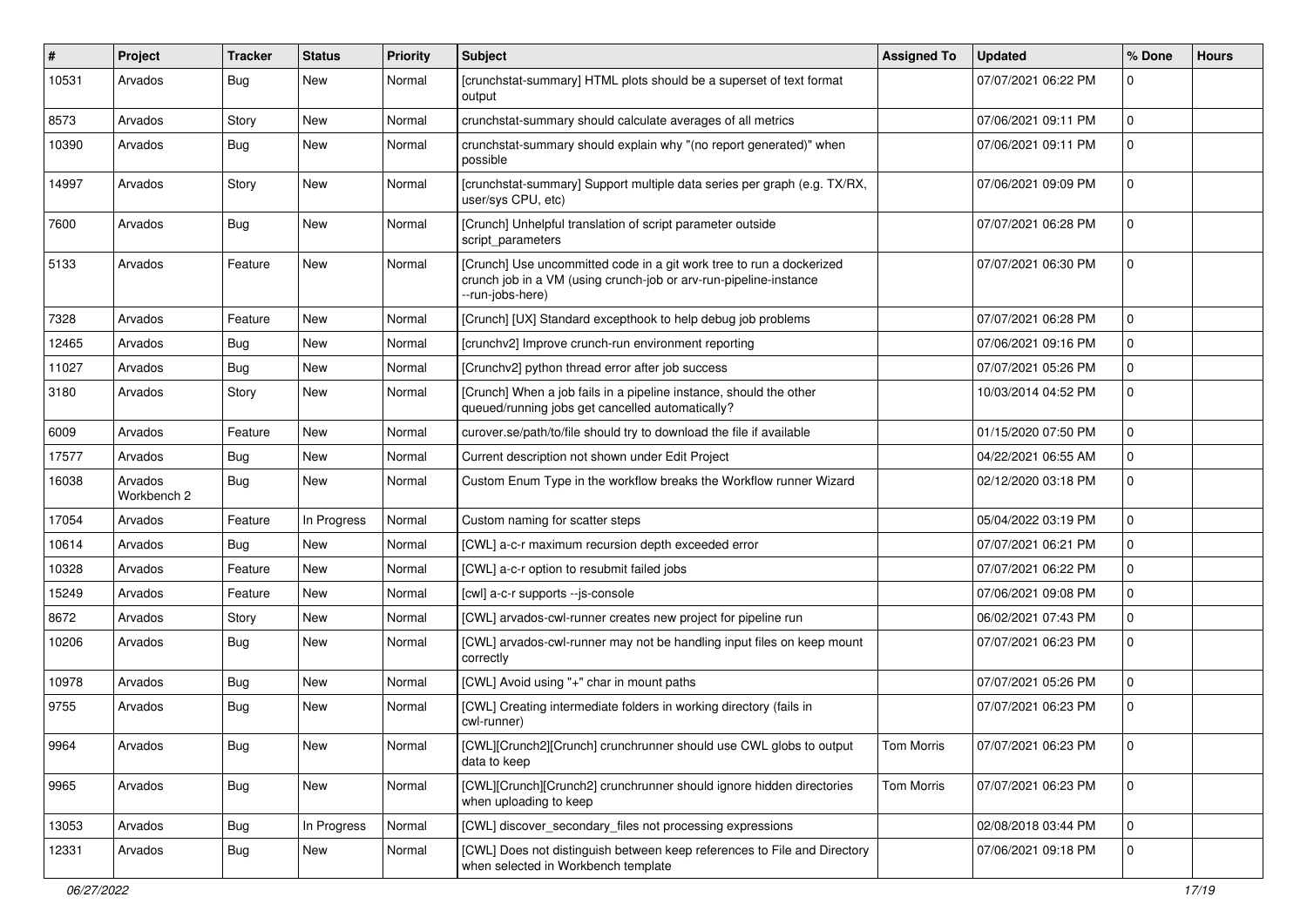| #     | Project                | <b>Tracker</b> | <b>Status</b> | Priority | <b>Subject</b>                                                                                                   | <b>Assigned To</b>   | <b>Updated</b>      | % Done      | <b>Hours</b> |
|-------|------------------------|----------------|---------------|----------|------------------------------------------------------------------------------------------------------------------|----------------------|---------------------|-------------|--------------|
| 15279 | Arvados                | Feature        | New           | Normal   | [cwl] expressions in keep_cache                                                                                  |                      | 07/06/2021 09:08 PM | $\Omega$    |              |
| 14429 | Arvados                | <b>Bug</b>     | New           | Normal   | [CWL] Initial work dir error                                                                                     |                      | 10/30/2018 08:05 PM | $\mathbf 0$ |              |
| 9659  | Arvados                | <b>Bug</b>     | New           | Normal   | [CWL] Jobs crash when arvados/jobs:latest is not suitable to run CWL jobs                                        |                      | 07/07/2021 06:23 PM | $\Omega$    |              |
| 14726 | Arvados                | <b>Bug</b>     | New           | Normal   | [CWL] Propagating input file to output gets confusing error                                                      |                      | 01/14/2020 02:59 PM | $\Omega$    |              |
| 14923 | Arvados                | Story          | New           | Normal   | [CWL] Reduce memory footprint by using webdav to get file/dir listings in<br>collections (instead of Python SDK) |                      | 07/06/2021 09:09 PM | $\mathbf 0$ |              |
| 10402 | Arvados                | Story          | <b>New</b>    | Normal   | [CWL] Reduce redundant work with subworkflow RunInSingleContainer                                                |                      | 07/07/2021 06:22 PM | $\Omega$    |              |
| 15580 | Arvados                | Story          | New           | Normal   | [CWL] Register workflow and run from git repo                                                                    |                      | 07/06/2021 09:08 PM | $\mathbf 0$ |              |
| 13643 | Arvados                | Feature        | New           | Normal   | [CWL] Requirement for storage classes of data                                                                    |                      | 07/06/2021 09:09 PM | $\Omega$    |              |
| 11442 | Arvados                | Feature        | New           | Normal   | [CWL] Resolve symbolic names to collections                                                                      |                      | 07/06/2021 09:09 PM | $\mathbf 0$ |              |
| 15535 | Arvados                | Story          | New           | Normal   | [CWL] Run from original CWL, not packed                                                                          |                      | 07/06/2021 09:12 PM | $\Omega$    |              |
| 13252 | Arvados                | Bug            | New           | Normal   | [CWL] RunInSingleContainer requirement errors on DockerRequirement<br>even when no such requirement is specified |                      | 03/03/2020 07:24 PM | $\Omega$    |              |
| 19170 | <b>Arvados Epics</b>   | Story          | New           | Normal   | <b>CWL-Seek</b>                                                                                                  |                      | 05/31/2022 05:57 PM | $\Omega$    |              |
| 16011 | <b>Arvados Epics</b>   | Story          | In Progress   | Normal   | CWL support, docs, training, website                                                                             |                      | 01/26/2022 03:00 PM | $\Omega$    |              |
| 18988 | Arvados                | Feature        | New           | Normal   | [CWL] support singularity/docker hint to make debugging workflows easier                                         |                      | 04/11/2022 06:29 PM | $\Omega$    |              |
| 18311 | Arvados                | <b>Bug</b>     | New           | Normal   | [cwl] test 221 in the 1.2 conformance suite is failing on singularity                                            | Peter Amstutz        | 06/22/2022 02:56 PM | $\Omega$    |              |
| 18362 | Arvados                | Story          | New           | Normal   | cwltest results for Arvados produces badges which can be linked to from<br>commonwl.org                          |                      | 11/10/2021 05:41 PM | $\mathbf 0$ |              |
| 15692 | Arvados                | Bug            | New           | Normal   | [CWL] test_with_arvbox integration tests use tests inside image                                                  |                      | 07/06/2021 09:08 PM | $\Omega$    |              |
| 17918 | Arvados                | Bug            | New           | Normal   | cwltool 'id' changes packing behavior                                                                            | <b>Peter Amstutz</b> | 06/22/2022 02:56 PM | 0           |              |
| 10696 | Arvados                | <b>Bug</b>     | New           | Normal   | [CWL] Tries to run docker inside container where docker is not available,<br>gives IOError                       |                      | 07/07/2021 06:21 PM | $\Omega$    |              |
| 12345 | Arvados                | Feature        | New           | Normal   | [CWL] Use arv-put collection caching for file uploads                                                            |                      | 09/27/2017 02:02 PM | $\mathbf 0$ |              |
| 14030 | Arvados                | Feature        | New           | Normal   | [CWL] Use streamable flag as a hint to use keep output                                                           |                      | 07/06/2021 09:09 PM | $\Omega$    |              |
| 17005 | Arvados                | Bug            | New           | Normal   | CWL v1.2 Conformance test 83 failed twice on the new Arvados<br>Playground                                       |                      | 10/14/2020 04:19 PM | $\mathbf 0$ |              |
| 11515 | Arvados                | Feature        | New           | Normal   | [CWL] [Workbench] Support for copying/moving pipelines                                                           |                      | 07/06/2021 09:22 PM | $\Omega$    |              |
| 18697 | Arvados<br>Workbench 2 | Bug            | New           | Normal   | Cypress tests for federated scenarios                                                                            | Lucas Di<br>Pentima  | 06/22/2022 02:55 PM | $\mathbf 0$ |              |
| 18279 | Arvados                | Bug            | New           | Normal   | Data Collection page on 2.3.0 rc2                                                                                |                      | 10/20/2021 04:45 PM | 0           |              |
| 16370 | Arvados                | Bug            | New           | Normal   | data collections from sub projects not listed in the workflow configurator                                       |                      | 04/25/2020 12:12 PM | 0           |              |
| 15197 | Arvados<br>Workbench 2 | Support        | New           | Normal   | [Data operation] Folders upload                                                                                  |                      | 12/31/2019 03:20 PM | 0           |              |
| 13978 | Arvados<br>Workbench 2 | Feature        | New           | Normal   | [Data operation] Outputs expiry (collection view)                                                                |                      | 11/28/2018 08:31 AM | 0           |              |